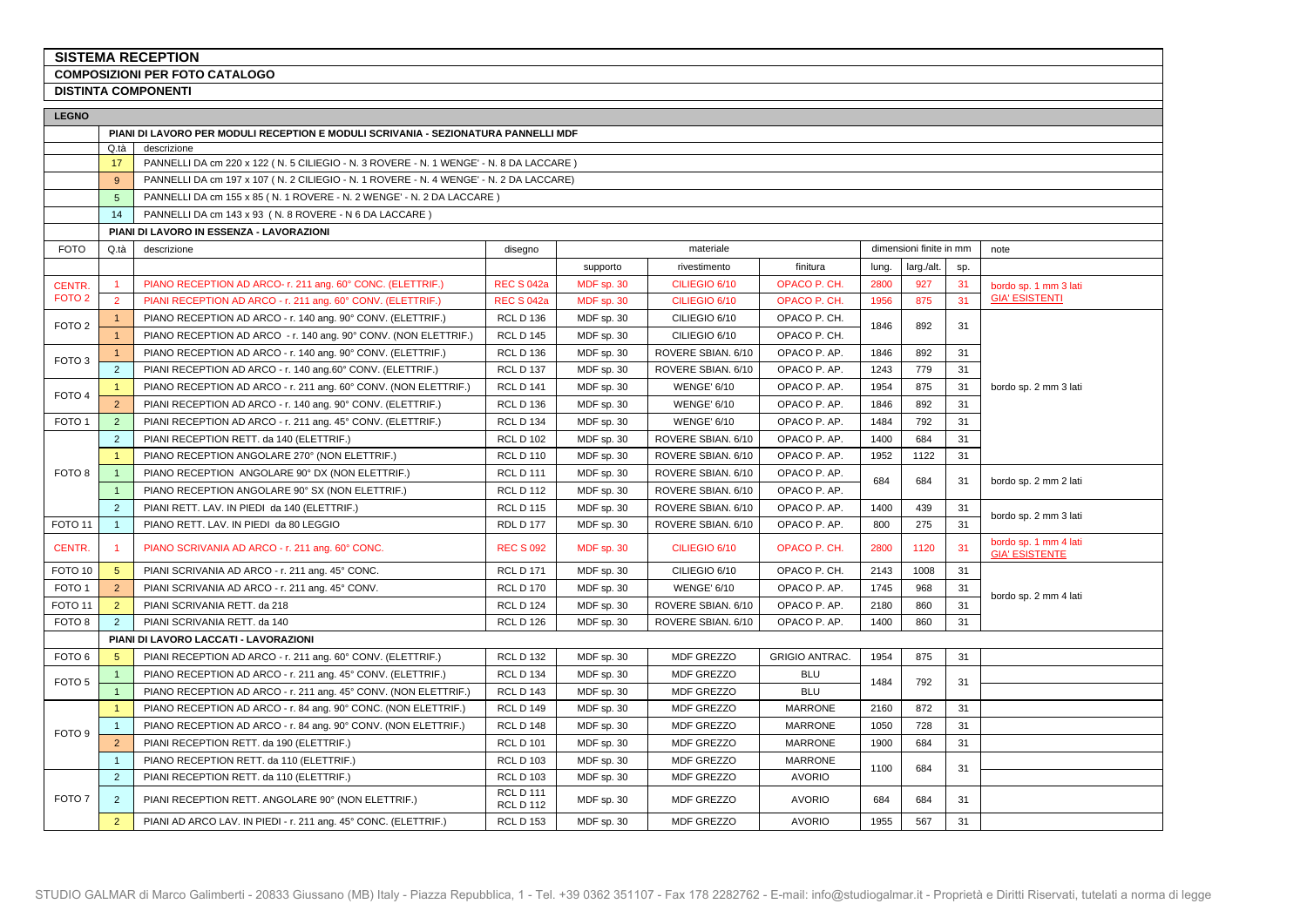|                   |                | PANNELLI FRONTALI AD ARCO - FOGLI COVERFLEX STRUTTURALE                                 |                   |                                    |               |              |       |                         |      |                                                                          |
|-------------------|----------------|-----------------------------------------------------------------------------------------|-------------------|------------------------------------|---------------|--------------|-------|-------------------------|------|--------------------------------------------------------------------------|
|                   | Q.tà           | descrizione                                                                             | disegno           |                                    |               |              |       |                         |      |                                                                          |
|                   | 10             | FOGLI COVERFEX STRUTTURALE cm. 182 x 250 sp. 15 mm<br>CON FRESATURA SPECIALE SU DISEGNO | <b>RCL D 005b</b> |                                    |               |              |       |                         |      |                                                                          |
|                   | 5              | FOGLI COVERFEX STRUTTURALE cm. 182 x 310 sp. 15 mm<br>CON FRESATURA SPECIALE SU DISEGNO | <b>RCL D 004b</b> |                                    |               |              |       |                         |      |                                                                          |
|                   |                | PANNELLI FRONTALI AD ARCO - SEZIONATURA ED IMPIALLACCIATURA COVERFLEX STRUTTURALE       |                   |                                    |               |              |       |                         |      |                                                                          |
|                   | Q.tà           | descrizione                                                                             |                   |                                    |               |              |       |                         |      |                                                                          |
|                   | 44             | DOGHE DA cm 36 x 212 (N. 8 CILIEGIO - N. 4 ROVERE - N. 12 WENGE' - N. 20 TEXTURIZZATO)  |                   |                                    |               |              |       |                         |      |                                                                          |
|                   | 18             | DOGHE DA cm 36 x 156 (N. 6 CILIEGIO - N. 2 WENGE' - N. 10 TEXTURIZZATO)                 |                   |                                    |               |              |       |                         |      |                                                                          |
|                   | 20             | DOGHE DA cm 36 x 153,5 (N. 2 CILIEGIO - N. 6 WENGE' - N. 12 TEXTURIZZATO)               |                   |                                    |               |              |       |                         |      |                                                                          |
|                   | 8              | DOGHE DA cm 36 x 138 (N. 8 ROVERE)                                                      |                   |                                    |               |              |       |                         |      |                                                                          |
|                   | 8              | DOGHE DA cm 36 x 124 (N. 8 ROVERE)                                                      |                   |                                    |               |              |       |                         |      |                                                                          |
|                   |                | PANNELLI FRONTALI AD ARCO - LAVORAZIONI                                                 |                   |                                    |               |              |       |                         |      |                                                                          |
| <b>FOTO</b>       | Q.tà           | descrizione                                                                             | disegno           |                                    | materiale     |              |       | dimensioni finite in mm |      | note                                                                     |
|                   |                |                                                                                         |                   | supporto                           | rivestimento  | finitura     | lung. | larg./alt.              | sp.  |                                                                          |
|                   |                | DOGHE INF. PER PANNELLI FRONTALI CONC. r. 211 ang. 60°                                  | <b>REC S 068</b>  | <b>COVERFLEX</b><br>STRUTT. Sp. 15 | CILIEGIO 6/10 | OPACO P. CH. | 2055  | 338                     | 15,5 | tranciato numerato con doghe sup,<br><b>GIA' ESISTENTI</b>               |
|                   |                | DOGA SUP. EST. PER PANNELLI FRONTALI CONC. r. 211 ang. 60°                              | <b>REC S 070</b>  | <b>COVERFLEX</b><br>STRUTT. Sp. 15 | CILIEGIO 6/10 | OPACO P. CH. | 2055  | 344                     | 15,5 | da pressare in dima per creare un<br>curvato sp. 31 h 334 da bordare sul |
| CENTR.            |                | DOGA SUP. INT. PER PANNELLI FRONTALI CONC. r. 211 ang. 60°                              | <b>REC S 071</b>  | <b>COVERFLEX</b><br>STRUTT. Sp. 15 | CILIEGIO 6/10 | OPACO P. CH. | 2086  | 309                     | 15,5 | lato superiore - dis. REC S 089<br><b>GIA' ESISTENTI</b>                 |
| FOTO <sub>2</sub> | $\overline{4}$ | DOGHE INF. PER PANNELLI FRONTALI CONV. r. 211 ang. 60°                                  | <b>REC S 069</b>  | <b>COVERFLEX</b><br>STRUTT. Sp. 15 | CILIEGIO 6/10 | OPACO P. CH. | 2086  | 338                     | 15,5 | tranciato numerato con doghe sup,<br><b>GIA' ESISTENTI</b>               |
|                   | $\overline{2}$ | DOGHE SUP. EST. PER PANNELLI FRONTALI CONV. r. 211 ang. 60°                             | <b>REC S 072</b>  | <b>COVERFLEX</b><br>STRUTT. Sp. 15 | CILIEGIO 6/10 | OPACO P. CH. | 2086  | 344                     | 15.5 | da pressare in dima per creare un<br>curvato sp. 31 h 334 da bordare sul |
|                   | $\overline{2}$ | DOGHE SUP. INT. PER PANNELLI FRONTALI CONV. r. 211 ang. 60°                             | <b>REC S 073</b>  | <b>COVERFLEX</b><br>STRUTT. Sp. 15 | CILIEGIO 6/10 | OPACO P. CH. | 2055  | 309                     | 15,5 | lato superiore - dis. REC S 088<br><b>GIA' ESISTENTI</b>                 |
|                   | $\overline{4}$ | DOGHE INF. PER PANNELLI FRONTALI CONV. r. 140 ang. 90°                                  | <b>RCL D 204</b>  | COVERFLEX<br>STRUTT. Sp. 15        | CILIEGIO 6/10 | OPACO P. CH. | 2091  | 330                     | 15,5 | tranciato numerato con doghe sup.                                        |
| FOTO <sub>2</sub> | $\overline{2}$ | DOGHE SUP. EST. PER PANNELLI FRONTALI CONV. r. 140 ang. 90°                             | <b>RCL D 213</b>  | COVERFLEX<br>STRUTT. Sp. 15        | CILIEGIO 6/10 | OPACO P. CH. | 2091  | 339                     | 15,5 | da pressare in dima per creare un<br>curvato sp. 31 h 330 da bordare sul |
|                   | $\overline{2}$ | DOGHE SUP. INT. PER PANNELLI FRONTALI CONV. r. 140 ang. 90°                             | <b>RCL D 222</b>  | <b>COVERFLEX</b><br>STRUTT. Sp. 15 | CILIEGIO 6/10 | OPACO P. CH. | 2043  | 308                     | 15,5 | lato superiore                                                           |
|                   | $\overline{2}$ | DOGHE SUPERIORI ASSEMBLATE CONV. r. 140 ang. 90° CON FORI                               | <b>RCL D 231</b>  |                                    | CILIEGIO 6/10 | OPACO P. CH. |       |                         | 31   | lato superiore bordato - bordo sp. 1 mm                                  |
|                   | $\overline{4}$ | DOGHE INF. PER PANNELLI FRONTALI CONV. r. 211 ang. 45°                                  | <b>RCL D 202</b>  | <b>COVERFLEX</b><br>STRUTT. Sp. 15 | CILIEGIO 6/10 | OPACO P. CH. | 1537  | 330                     | 15,5 | tranciato numerato con doghe sup.                                        |
| FOTO <sub>5</sub> | $\overline{2}$ | DOGHE SUP. EST. PER PANNELLI FRONTALI CONV. r. 211 ang. 45°                             | <b>RCL D 211</b>  | COVERFLEX<br>STRUTT. Sp. 15        | CILIEGIO 6/10 | OPACO P. CH. | 1537  | 339                     | 15,5 | da pressare in dima per creare un<br>curvato sp. 31 h 330 da bordare sul |
|                   | $\overline{2}$ | DOGHE SUP. INT. PER PANNELLI FRONTALI CONV. r. 211 ang. 45°                             | <b>RCL D 220</b>  | <b>COVERFLEX</b><br>STRUTT. Sp. 15 | CILIEGIO 6/10 | OPACO P. CH. | 1513  | 309                     | 15.5 | lato superiore                                                           |
|                   | 2              | DOGHE SUPERIORI ASSEMBLATE CONV. r. 211 ang. 45° CON FORI                               | <b>RCL D 229</b>  |                                    | CILIEGIO 6/10 | OPACO P. CH. |       |                         | 31   | lato superiore bordato - bordo sp. 1 mm                                  |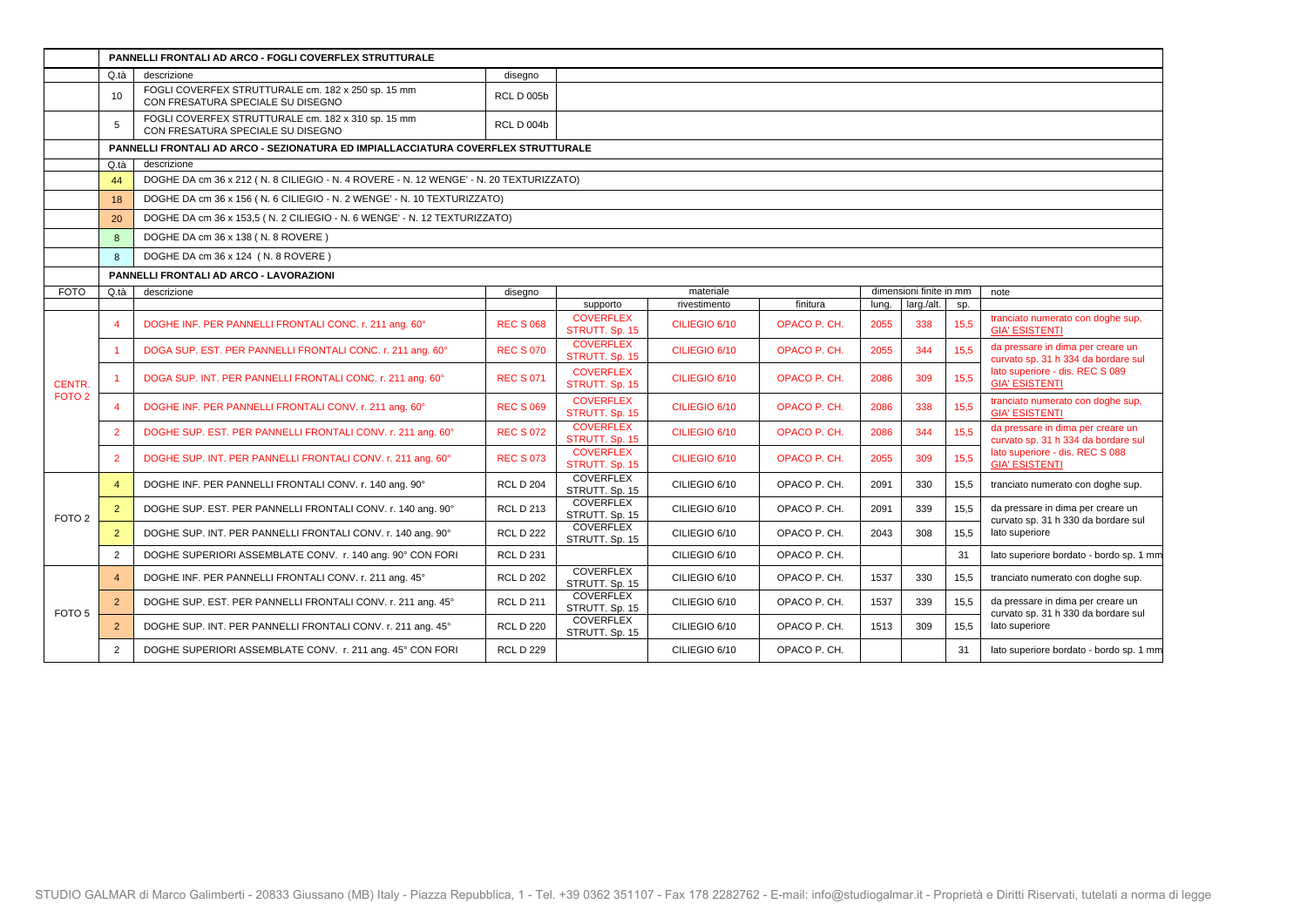|                   | $\overline{2}$ | DOGHE INF. PER PANNELLI FRONTALI CONV. r. 140 ang. 90°      | <b>RCL D 204</b> | <b>COVERFLEX</b><br>STRUTT. Sp. 15 | ROVERE SBIAN. 6/10 | OPACO P. AP. | 2091 | 330 | 15,5 | tranciato numerato con doghe sup.                                        |
|-------------------|----------------|-------------------------------------------------------------|------------------|------------------------------------|--------------------|--------------|------|-----|------|--------------------------------------------------------------------------|
|                   |                | DOGA SUP. EST. PER PANNELLI FRONTALI CONV. r. 140 ang. 90°  | <b>RCL D 213</b> | <b>COVERFLEX</b><br>STRUTT. Sp. 15 | ROVERE SBIAN. 6/10 | OPACO P. AP. | 2091 | 339 | 15,5 | da pressare in dima per creare un<br>curvato sp. 31 h 330 da bordare sul |
|                   |                | DOGA SUP. INT. PER PANNELLI FRONTALI CONV. r. 140 ang. 90°  | <b>RCL D 222</b> | <b>COVERFLEX</b><br>STRUTT. Sp. 15 | ROVERE SBIAN. 6/10 | OPACO P. AP. | 2043 | 308 | 15,5 | lato superiore                                                           |
| FOTO <sub>3</sub> |                | DOGHE SUPERIORI ASSEMBLATE CONV. r. 140 ang. 90° CON FORI   | <b>RCL D 231</b> |                                    | ROVERE SBIAN. 6/10 | OPACO P. AP. |      |     | 31   | lato superiore bordato - bordo sp. 1 mm                                  |
|                   | $\overline{4}$ | DOGHE INF. PER PANNELLI FRONTALI CONV. r. 140 ang. 60°      | <b>RCL D 205</b> | <b>COVERFLEX</b><br>STRUTT. Sp. 15 | ROVERE SBIAN. 6/10 | OPACO P. AP. | 1350 | 330 | 15,5 | tranciato numerato con doghe sup.                                        |
|                   | $\overline{2}$ | DOGHE SUP. EST. PER PANNELLI FRONTALI CONV. r. 140 ang. 60° | <b>RCL D 214</b> | <b>COVERFLEX</b><br>STRUTT. Sp. 15 | ROVERE SBIAN, 6/10 | OPACO P. AP. | 1350 | 339 | 15.5 | da pressare in dima per creare un<br>curvato sp. 31 h 330 da bordare sul |
|                   | $\overline{2}$ | DOGHE SUP. INT. PER PANNELLI FRONTALI CONV. r. 140 ang. 60° | <b>RCL D 223</b> | COVERFLEX<br>STRUTT. Sp. 15        | ROVERE SBIAN. 6/10 | OPACO P. AP. | 1318 | 308 | 15,5 | lato superiore                                                           |
|                   | $\overline{2}$ | DOGHE SUPERIORI ASSEMBLATE CONV. r. 140 ang. 60° SENZA FORI | <b>RCL D 242</b> |                                    | ROVERE SBIAN. 6/10 | OPACO P. AP. |      |     | 31   | lato superiore bordato - bordo sp. 1 mm                                  |
|                   | $\overline{2}$ | DOGHE INF. PER PANNELLI FRONTALI CONV. r. 84 ang. 90°       | <b>RCL D 207</b> | <b>COVERFLEX</b><br>STRUTT. Sp. 15 | ROVERE SBIAN, 6/10 | OPACO P. AP. | 1212 | 330 | 15,5 | tranciato numerato con doghe sup. e<br>con pannelli lineari              |
|                   |                | DOGA SUP. EST. PER PANNELLI FRONTALI CONV. r. 84 ang. 90°   | <b>RCL D 216</b> | COVERFLEX<br>STRUTT. Sp. 15        | ROVERE SBIAN. 6/10 | OPACO P. AP. | 1212 | 339 | 15,5 | da pressare in dima per creare un<br>curvato sp. 31 h 330 da bordare sul |
|                   |                | DOGA SUP. INT. PER PANNELLI FRONTALI CONV. r. 84 ang. 90°   | <b>RCL D 225</b> | <b>COVERFLEX</b><br>STRUTT. Sp. 15 | ROVERE SBIAN. 6/10 | OPACO P. AP. | 1163 | 308 | 15,5 | lato superiore                                                           |
| FOTO <sub>9</sub> |                | DOGHE SUPERIORI ASSEMBLATE CONV. r. 84 ang. 90° CON FORI    | <b>RCL D 234</b> |                                    | ROVERE SBIAN. 6/10 | OPACO P. AP. |      |     | 31   | lato superiore bordato - bordo sp. 1 mm                                  |
|                   | $\overline{2}$ | DOGHE INF. PER PANNELLI FRONTALI CONC. r. 84 ang. 90°       | <b>RCL D 208</b> | <b>COVERFLEX</b><br>STRUTT. Sp. 15 | ROVERE SBIAN. 6/10 | OPACO P. AP. | 1163 | 330 | 15,5 | tranciato numerato con doghe sup. e<br>con pannelli lineari              |
|                   |                | DOGA SUP. EST. PER PANNELLI FRONTALI CONC. r. 84 ang. 90°   | <b>RCL D 217</b> | <b>COVERFLEX</b><br>STRUTT. Sp. 15 | ROVERE SBIAN. 6/10 | OPACO P. AP. | 1171 | 339 | 15,5 | da pressare in dima per creare un<br>curvato sp. 31 h 330 da bordare sul |
|                   |                | DOGA SUP. INT. PER PANNELLI FRONTALI CONC. r. 84 ang. 90°   | <b>RCL D 226</b> | <b>COVERFLEX</b><br>STRUTT. Sp. 15 | ROVERE SBIAN. 6/10 | OPACO P. AP. | 1212 | 308 | 15,5 | lato superiore                                                           |
|                   | -1             | DOGHE SUPERIORI ASSEMBLATE CONC. r. 84 ang. 90° CON FORI    | <b>RCL D 235</b> |                                    | ROVERE SBIAN. 6/10 | OPACO P. AP. |      |     | 31   | lato superiore bordato - bordo sp. 1 mm                                  |
|                   | $\overline{2}$ | DOGHE INF. PER PANNELLI FRONTALI CONV. r. 211 ang. 60°      | <b>RCL D 200</b> | <b>COVERFLEX</b><br>STRUTT. Sp. 15 | <b>WENGE' 6/10</b> | OPACO P. AP. | 2094 | 330 | 15,5 | tranciato numerato con doghe sup.                                        |
|                   |                | DOGA SUP. EST. PER PANNELLI FRONTALI CONV. r. 211 ang. 60°  | <b>RCL D 209</b> | COVERFLEX<br>STRUTT. Sp. 15        | <b>WENGE' 6/10</b> | OPACO P. AP. | 2094 | 339 | 15,5 | da pressare in dima per creare un<br>curvato sp. 31 h 330 da bordare sul |
|                   |                | DOGA SUP. INT. PER PANNELLI FRONTALI CONV. r. 211 ang. 60°  | <b>RCL D 218</b> | <b>COVERFLEX</b><br>STRUTT. Sp. 15 | <b>WENGE' 6/10</b> | OPACO P. AP. | 2061 | 308 | 15,5 | lato superiore                                                           |
| FOTO <sub>4</sub> |                | DOGHE SUPERIORI ASSEMBLATE CONV. r. 211 ang. 60° CON FORI   | <b>RCL D 227</b> |                                    | <b>WENGE' 6/10</b> | OPACO P. AP. |      |     | 31   | lato superiore bordato - bordo sp. 1 mm                                  |
|                   | $\overline{4}$ | DOGHE INF. PER PANNELLI FRONTALI CONV. r. 140 ang. 90°      | <b>RCL D 204</b> | <b>COVERFLEX</b><br>STRUTT. Sp. 15 | <b>WENGE' 6/10</b> | OPACO P. AP. | 2091 | 330 | 15,5 | tranciato numerato con doghe sup.                                        |
|                   | $\overline{2}$ | DOGHE SUP. EST. PER PANNELLI FRONTALI CONV. r. 140 ang. 90° | <b>RCL D 213</b> | <b>COVERFLEX</b><br>STRUTT. Sp. 15 | <b>WENGE' 6/10</b> | OPACO P. AP. | 2091 | 339 | 15,5 | da pressare in dima per creare un<br>curvato sp. 31 h 330 da bordare sul |
|                   | $\overline{2}$ | DOGHE SUP. INT. PER PANNELLI FRONTALI CONV. r. 140 ang. 90° | <b>RCL D 222</b> | <b>COVERFLEX</b><br>STRUTT. Sp. 15 | <b>WENGE' 6/10</b> | OPACO P. AP. | 2043 | 308 | 15,5 | lato superiore                                                           |
|                   | $\overline{2}$ | DOGHE SUPERIORI ASSEMBLATE CONV. r. 140 ang. 90° CON FORI   | <b>RCL D 231</b> |                                    | <b>WENGE' 6/10</b> | OPACO P. AP. |      |     | 31   | lato superiore bordato - bordo sp. 1 mm                                  |
|                   | $\overline{4}$ | DOGHE INF. PER PANNELLI FRONTALI CONC. r. 211 ang. 45°      | <b>RCL D 203</b> | COVERFLEX<br>STRUTT. Sp. 15        | <b>WENGE' 6/10</b> | OPACO P. AP. | 1513 | 330 | 15,5 | tranciato numerato con doghe sup. e<br>con pannelli lineari              |
| FOTO 7            | $\overline{2}$ | DOGHE SUP. EST. PER PANNELLI FRONTALI CONC. r. 211 ang. 45° | <b>RCL D 212</b> | <b>COVERFLEX</b><br>STRUTT. Sp. 15 | <b>WENGE' 6/10</b> | OPACO P. AP. | 1513 | 339 | 15,5 | da pressare in dima per creare un<br>curvato sp. 31 h 330 da bordare sul |
|                   | $\overline{2}$ | DOGHE SUP. INT. PER PANNELLI FRONTALI CONC. r. 211 ang. 45° | <b>RCL D 221</b> | COVERFLEX<br>STRUTT. Sp. 15        | <b>WENGE' 6/10</b> | OPACO P. AP. | 1537 | 308 | 15,5 | lato superiore                                                           |
|                   | 2              | DOGHE SUPERIORI ASSEMBLATE CONC. r. 211 ang. 45° CON FORI   | <b>RCL D 230</b> |                                    | <b>WENGE' 6/10</b> | OPACO P. AP. |      |     | 31   | lato superiore bordato - bordo sp. 1 mm                                  |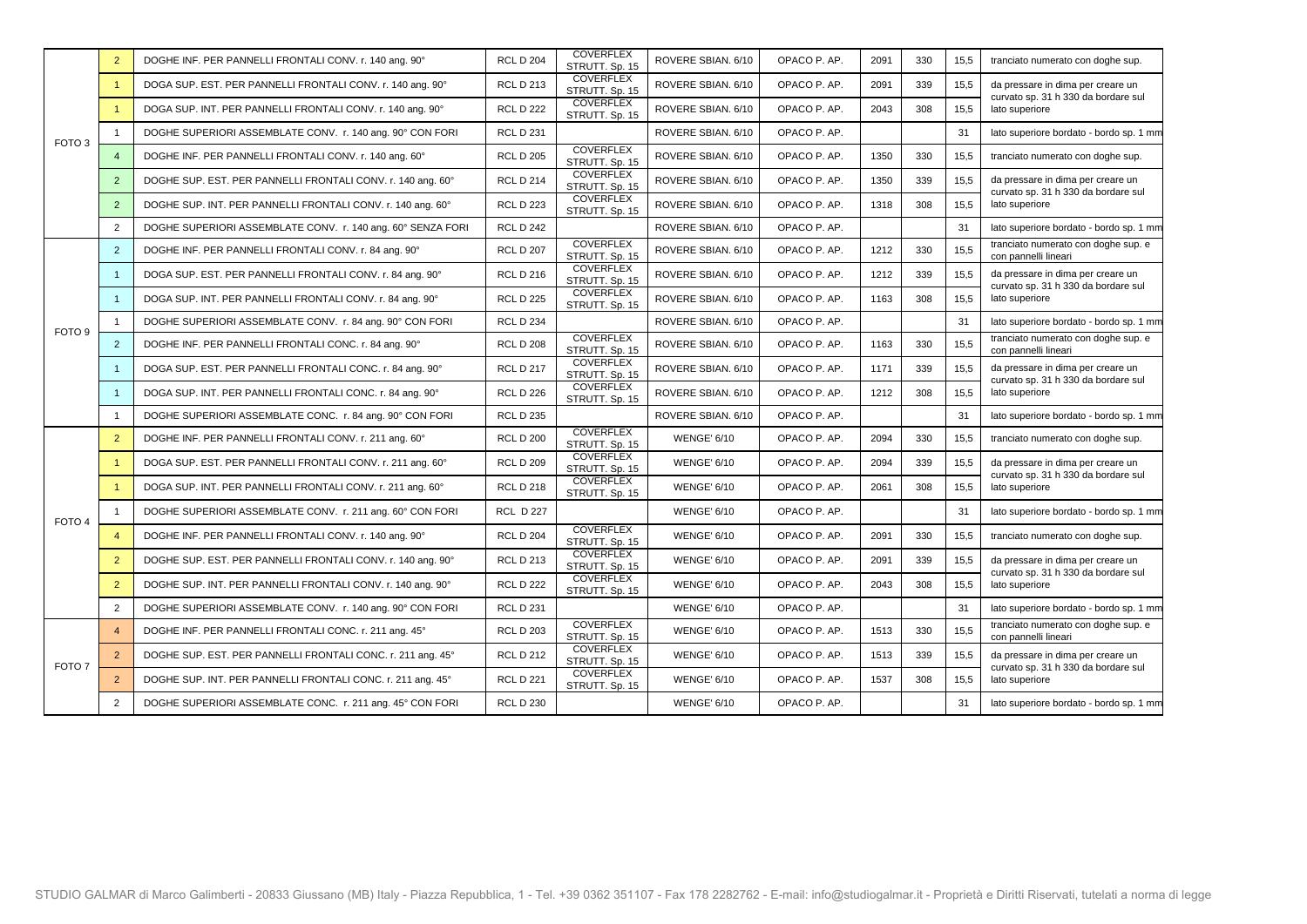|                   | 10 <sup>1</sup> | DOGHE INF. PER PANNELLI FRONTALI CONV. r. 211 ang. 60°      | <b>RCL D 200</b> | COVERFLEX<br>STRUTT. Sp. 15        | <b>DA LACCARE</b> | <b>TEXTURIZZATO</b> | 2094 | 330 | 15 |                                                                          |
|-------------------|-----------------|-------------------------------------------------------------|------------------|------------------------------------|-------------------|---------------------|------|-----|----|--------------------------------------------------------------------------|
| FOTO 6            |                 | DOGA SUP. EST. PER PANNELLI FRONTALI CONV. r. 211 ang. 60°  | <b>RCL D 209</b> | COVERFLEX<br>STRUTT. Sp. 15        | DA LACCARE        | <b>TEXTURIZZATO</b> | 2094 | 339 | 15 | da pressare in dima per creare un<br>curvato sp. 30 h 330 da bordare sul |
|                   |                 | DOGA SUP. INT. PER PANNELLI FRONTALI CONV. r. 211 ang. 60°  | <b>RCL D 218</b> | COVERFLEX<br>STRUTT. Sp. 15        | DA LACCARE        | <b>TEXTURIZZATO</b> | 2061 | 308 | 15 | lato superiore                                                           |
|                   |                 | DOGHE SUPERIORI ASSEMBLATE CONV. r. 211 ang. 60° CON FORI   | <b>RCL D 227</b> |                                    | <b>DA LACCARE</b> | <b>TEXTURIZZATO</b> |      |     | 30 | lato superiore bordato - bordo sp. 1 mm                                  |
|                   |                 | DOGHE INF. PER PANNELLI FRONTALI CONV. r. 211 ang. 45°      | <b>RCL D 202</b> | COVERFLEX<br>STRUTT. Sp. 15        | DA LACCARE        | <b>TEXTURIZZATO</b> | 1537 | 330 | 15 |                                                                          |
| FOTO <sub>1</sub> |                 | DOGHE SUP. EST. PER PANNELLI FRONTALI CONV. r. 211 ang. 45° | <b>RCL D 211</b> | COVERFLEX<br>STRUTT. Sp. 15        | DA LACCARE        | <b>TEXTURIZZATO</b> | 1537 | 339 | 15 | da pressare in dima per creare un<br>curvato sp. 30 h 330 da bordare sul |
|                   |                 | DOGHE SUP. INT. PER PANNELLI FRONTALI CONV. r. 211 ang. 45° | <b>RCL D 220</b> | COVERFLEX<br>STRUTT. Sp. 15        | DA LACCARE        | <b>TEXTURIZZATO</b> | 1513 | 308 |    | lato superiore                                                           |
|                   |                 | DOGHE SUPERIORI ASSEMBLATE CONV. r. 211 ang. 45° CON FORI   | <b>RCL D 229</b> |                                    | <b>DA LACCARE</b> | <b>TEXTURIZZATO</b> |      |     | 30 | lato superiore bordato - bordo sp. 1 mm                                  |
| FOTO 10           | 10 <sup>1</sup> | DOGHE INF. PER PANNELLI FRONTALI CONC. r. 211 ang. 45°      | <b>RCL D 203</b> | <b>COVERFLEX</b><br>STRUTT, Sp. 15 | <b>DA LACCARE</b> | <b>TEXTURIZZATO</b> | 1513 | 330 | 15 |                                                                          |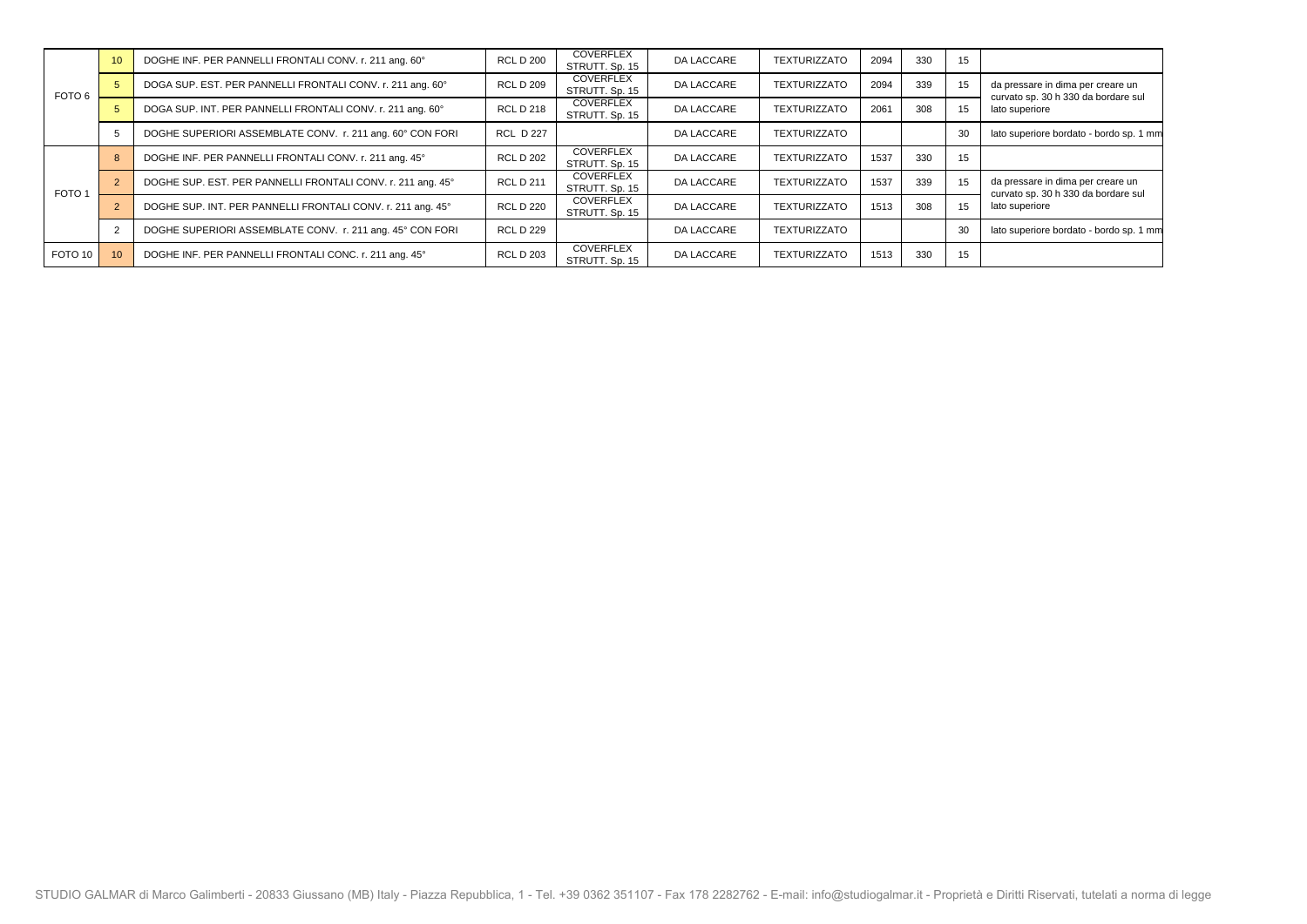|                   |                 | PANNELLI FRONTALI LINEARI - SEZIONATURA ED IMPIALLACCIATURA                                                      |                  |            |                    |                     |       |                         |      |                                                                                                  |
|-------------------|-----------------|------------------------------------------------------------------------------------------------------------------|------------------|------------|--------------------|---------------------|-------|-------------------------|------|--------------------------------------------------------------------------------------------------|
|                   | Q.tà            | descrizione                                                                                                      |                  |            |                    |                     |       |                         |      |                                                                                                  |
|                   | 10 <sup>°</sup> | DOGHE IN MDF DA cm 207 x 35 sp. 15 mm (N. 5 ROVERE EST. - N. 5 TEXTURIZZATO)                                     |                  |            |                    |                     |       |                         |      |                                                                                                  |
|                   | $\overline{4}$  | DOGHE IN MDF DA cm 207 x 35 sp. 30 mm (N. 2 ROVERE INT/EST. - N. 1 TEXTURIZZATO + N. 1 DA cm 100 ROVERE INT/EST) |                  |            |                    |                     |       |                         |      |                                                                                                  |
|                   | 26              | DOGHE IN MDF DA cm 130 x 35 sp. 15 mm (N. 18 ROVERE EST. - N. 8 WENGE' EST.)                                     |                  |            |                    |                     |       |                         |      |                                                                                                  |
|                   | 11              | DOGHE IN MDF DA cm 130 x 35 sp. 30 mm (N. 7 ROVERE INT/EST. - N. 4 WENGE' INT/EST.)                              |                  |            |                    |                     |       |                         |      |                                                                                                  |
|                   |                 | PANNELLI FRONTALI LINEARI - LAVORAZIONI                                                                          |                  |            |                    |                     |       |                         |      |                                                                                                  |
| <b>FOTO</b>       | Q.tà            | descrizione                                                                                                      | disegno          |            | materiale          |                     |       | dimensioni finite in mm |      | note                                                                                             |
|                   |                 |                                                                                                                  |                  | supporto   | rivestimento       | finitura            | luna. | larg./alt.              | Sp.  |                                                                                                  |
|                   | $\overline{4}$  | DOGHE INF. PER PANNELLI FRONTALI PER PIANI RETT. DA cm 110                                                       | <b>RCL D 253</b> | MDF sp. 15 | <b>WENGE' 6/10</b> | OPACO P. AP.        | 968   | 330                     | 15,5 | tranciato numerato con doghe sup, e                                                              |
| FOTO <sub>7</sub> | $\overline{2}$  | DOGHE SUP. PER PANNELLI FRONTALI<br>PER PIANI RETT. DA cm 110 CON FORI                                           | <b>RCL D 263</b> | MDF sp. 30 | <b>WENGE' 6/10</b> | OPACO P. AP.        | 968   | 330                     | 31   | con pannelli ad arco -<br>bordo sp. 0,6 mm 4 lati -<br>pannelli per piani angolari da lavorare a |
|                   | $\overline{4}$  | DOGHE INF. PER PANNELLI FRONTALI PER PIANI ANGOLARI 90°                                                          | <b>RCL D 255</b> | MDF sp. 15 | <b>WENGE' 6/10</b> | OPACO P. AP.        | 1279  | 330                     | 15,5 | folding (dimensioni riferite allo sviluppo)<br>N.B. calibrare mdf a 14.5 mm per                  |
|                   | $\overline{2}$  | DOGHE SUP. PER PANNELLI FRONTALI<br>PER PIANI ANGOLARI A 90° CON FORI                                            | <b>RCL D 265</b> | MDF sp. 30 | <b>WENGE' 6/10</b> | OPACO P. AP.        | 1279  | 330                     | 31   | ottenere lo spessore finito di 15.5                                                              |
|                   | 12 <sup>2</sup> | DOGHE INF. PER PANNELLI FRONTALI PER PIANI RETT. DA cm 140                                                       | <b>RCL D 252</b> | MDF sp. 15 | ROVERE SBIAN, 6/10 | OPACO P. AP.        | 1268  | 330                     | 15,5 |                                                                                                  |
|                   | $\overline{4}$  | DOGHE SUP. PER PANNELLI FRONTALI<br>PER PIANI RETT. DA cm 140 CON FORI                                           | <b>RCL D 262</b> | MDF sp. 30 | ROVERE SBIAN. 6/10 | OPACO P. AP.        | 1268  | 330                     | 31   | tranciato numerato con doghe sup, -                                                              |
|                   | $\overline{4}$  | DOGHE INF. PER PANNELLI FRONTALI PER PIANI ANGOLARI A 90°                                                        | <b>RCL D 255</b> | MDF sp. 15 | ROVERE SBIAN. 6/10 | OPACO P. AP.        | 1279  | 330                     | 15,5 | bordo sp. 0,6 mm 4 lati -<br>pannelli per piani angolari da lavorare a                           |
| FOTO <sub>8</sub> | $\overline{2}$  | DOGHE SUP. PER PANNELLI FRONTALI<br>PER PIANI ANGOLARI A 90° CON FORI                                            | <b>RCL D 265</b> | MDF sp. 30 | ROVERE SBIAN. 6/10 | OPACO P. AP.        | 1279  | 330                     | 31   | folding (dimensioni riferite allo sviluppo)<br>N.B. calibrare mdf a 14.5 mm per                  |
|                   | $\overline{2}$  | DOGHE INF. PER PANNELLI FRONTALI PER PIANI ANGOLARI 270°                                                         | <b>RCL D 256</b> | MDF sp. 15 | ROVERE SBIAN. 6/10 | OPACO P. AP.        | 1248  | 330                     | 15.5 | ottenere lo spessore finito di 15.5                                                              |
|                   |                 | DOGA SUP. PER PANNELLI FRONTALI<br>PER PIANI ANGOLARI A 270° CON FORI                                            | <b>RCL D 266</b> | MDF sp. 30 | ROVERE SBIAN, 6/10 | OPACO P. AP.        | 1248  | 330                     | 31   |                                                                                                  |
|                   | $\overline{2}$  | DOGHE INF. PER PANNELLI FRONTALI PER PIANI RETT. DA cm 110                                                       | <b>RCL D 253</b> | MDF sp. 15 | ROVERE SBIAN. 6/10 | OPACO P. AP.        | 968   | 330                     | 15,5 |                                                                                                  |
| FOTO 9            |                 | DOGHE SUP. PER PANNELLI FRONTALI<br>PER PIANI RETT. DA cm 110 CON FORI                                           | <b>RCL D 263</b> | MDF sp. 30 | ROVERE SBIAN. 6/10 | OPACO P. AP.        | 968   | 330                     | 31   | tranciato numerato con doghe sup, e<br>con pannelli ad arco -<br>bordo sp. 0,6 mm 4 lati         |
|                   | $\overline{4}$  | DOGHE INF. PER PANNELLI FRONTALI PER PIANI RETT. DA cm 190                                                       | <b>RCL D 251</b> | MDF sp. 15 | ROVERE SBIAN. 6/10 | OPACO P. AP.        | 1768  | 330                     | 15,5 | N.B. calibrare mdf a 14.5 mm per                                                                 |
|                   | $\overline{2}$  | DOGHE SUP. PER PANNELLI FRONTALI<br>PER PIANI RETT. DA cm 190 CON FORI                                           | <b>RCL D 261</b> | MDF sp. 30 | ROVERE SBIAN. 6/10 | OPACO P. AP.        | 1768  | 330                     | 31   | ottenere lo spessore finito di 15.5                                                              |
|                   | 2               | DOGHE INF. PER PANNELLI FRONTALI PER LEGGIO DA cm 80                                                             | <b>RCL D 254</b> | MDF sp. 15 | <b>DA LACCARE</b>  | <b>TEXTURIZZATO</b> | 668   | 330                     | 15   |                                                                                                  |
| FOTO 11           | 1               | DOGHE SUP. PER PANNELLI FRONTALI<br>PER LEGGIO DA cm 80 CON FORI                                                 | <b>RCL D 274</b> | MDF sp. 30 | DA LACCARE         | <b>TEXTURIZZATO</b> | 668   | 330                     | 30   |                                                                                                  |
|                   | $\overline{4}$  | DOGHE INF. PER PANNELLI FRONTALI PER PIANI RETT. DA cm 218                                                       | <b>RCL D 250</b> | MDF sp. 15 | <b>DA LACCARE</b>  | <b>TEXTURIZZATO</b> | 2048  | 330                     | 15   |                                                                                                  |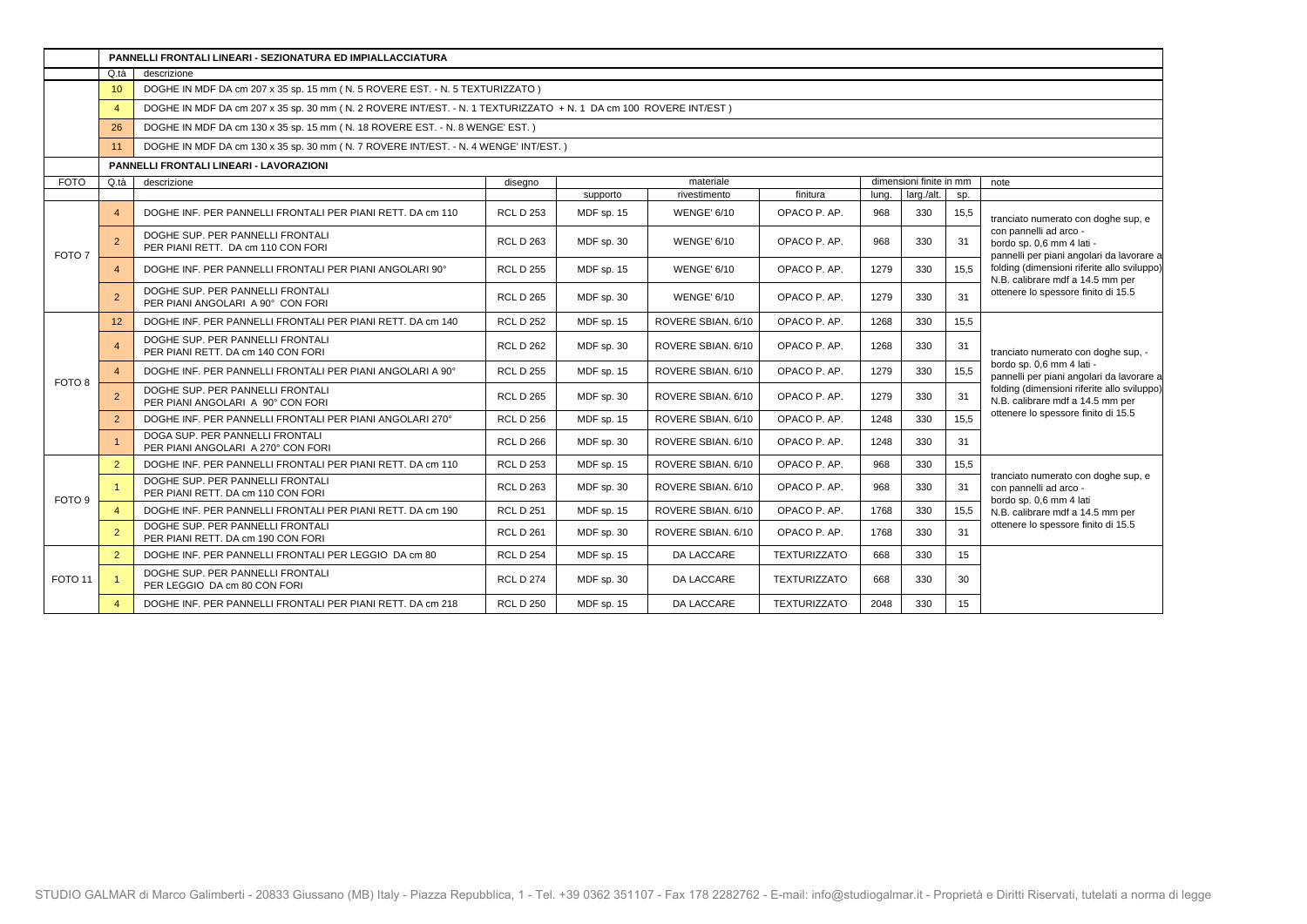|                                        |                      | FIANCHI - SEZIONATURA ED IMPIALLACCIATURA                                           |                   |            |                    |              |       |                         |     |                                                                 |
|----------------------------------------|----------------------|-------------------------------------------------------------------------------------|-------------------|------------|--------------------|--------------|-------|-------------------------|-----|-----------------------------------------------------------------|
|                                        | Q.tà                 | descrizione                                                                         |                   |            |                    |              |       |                         |     |                                                                 |
|                                        | 21                   | DOGHE IN MDF DA cm 88 x 40 sp. 14 mm (N. 3 CILIEGIO - N. 11 ROVERE - N. 7 WENGE')   |                   |            |                    |              |       |                         |     |                                                                 |
|                                        | 26                   | DOGHE IN MDF DA cm 192 x 35 sp. 14 mm (N. 4 CILIEGIO - N. 14 ROVERE - N. 8 WENGE')  |                   |            |                    |              |       |                         |     |                                                                 |
|                                        | 34                   | DOGHE IN MDF DA cm 143 x 35 sp. 14 mm (N. 12 CILIEGIO - N. 14 ROVERE - N. 8 WENGE') |                   |            |                    |              |       |                         |     |                                                                 |
|                                        | 2                    | DOGHE IN MDF DA cm 192 x 40 sp. 14 mm (N. 2 ROVERE)                                 |                   |            |                    |              |       |                         |     |                                                                 |
|                                        | 2                    | DOGHE IN MDF DA cm 40 x 36 sp. 45 mm (DA LACCARE)                                   |                   |            |                    |              |       |                         |     |                                                                 |
|                                        | $\overline{4}$       | DOGHE IN MDF DA cm 88 x 35 sp. 45 mm (DA LACCARE)                                   |                   |            |                    |              |       |                         |     |                                                                 |
|                                        | $\overline{7}$       | DOGHE IN MDF TAMBURATO DA cm 40 x 36 sp. 90 mm (DA LACCARE)                         |                   |            |                    |              |       |                         |     |                                                                 |
|                                        | 10 <sup>°</sup>      | DOGHE IN MDF TAMBURATO DA cm 63,5 x 35 sp. 90 mm (DA LACCARE)                       |                   |            |                    |              |       |                         |     |                                                                 |
|                                        | $\overline{4}$       | DOGHE IN MDF TAMBURATO DA cm 88 x 35 sp. 90 mm (DA LACCARE)                         |                   |            |                    |              |       |                         |     |                                                                 |
|                                        |                      | <b>FIANCHI - LAVORAZIONI</b>                                                        |                   |            |                    |              |       |                         |     |                                                                 |
| <b>FOTO</b>                            | Q.tà                 | descrizione                                                                         | disegno           |            | materiale          |              |       | dimensioni finite in mm |     | note                                                            |
|                                        |                      |                                                                                     |                   | supporto   | rivestimento       | finitura     | lung. | larg./alt.              | SD. | sviluppo 770 x 380 x 15                                         |
| <b>CENTR.</b><br>FOTO <sub>2</sub>     | $\overline{2}$       | DOGHE SUPERIORI PER FIANCHI LATERALI SX                                             | <b>REC S 074</b>  | MDF sp. 14 | CILIEGIO 6/10      | OPACO P.C.   | 340   | 380                     | 45  | $+$ tappo 340 x 45 x 15<br>bordo sp. 0,6 mm su 1 lato da 770    |
|                                        | $\overline{2}$       | DOGHE SUPERIORI PER FIANCHI LATERALI DX                                             | <b>REC S 075</b>  | MDF sp. 14 | CILIEGIO 6/10      | OPACO P.C.   | 340   | 380                     | 45  | <b>GIA' ESISTENTI</b>                                           |
| FOTO <sub>3</sub><br>FOTO <sub>8</sub> | $\mathbf{3}$         | DOGHE SUPERIORI PER FIANCHI LATERALI SX                                             | <b>RCL D 301a</b> | MDF sp. 14 | ROVERE SBIAN, 6/10 | OPACO P. AP. | 340   | 380                     | 45  |                                                                 |
| FOTO <sub>11</sub>                     | $2^{\circ}$          | DOGHE SUPERIORI PER FIANCHI LATERALI DX                                             | <b>RCL D 300a</b> | MDF sp. 14 | ROVERE SBIAN. 6/10 | OPACO P. AP. | 340   | 380                     | 45  | sviluppo 770 x 380 x 15<br>$+$ tappo 340 x 45 x 15              |
| FOTO <sub>1</sub>                      | $\overline{2}$       | DOGHE SUPERIORI PER FIANCHI LATERALI SX                                             | <b>RCL D 301a</b> | MDF sp. 14 | <b>WENGE' 6/10</b> | OPACO P. AP. | 340   | 380                     | 45  | bordo sp. 0,6 mm su 1 lato da 770                               |
| FOTO <sub>4</sub>                      | 2                    | DOGHE SUPERIORI PER FIANCHI LATERALI DX                                             | <b>RCL D 300a</b> | MDF sp. 14 | <b>WENGE' 6/10</b> | OPACO P. AP. | 340   | 380                     | 45  |                                                                 |
| FOTO <sub>5</sub><br>FOTO <sub>6</sub> | $\overline{1}$       | DOGA SUPERIORE PER FIANCHI LATERALI SX                                              | <b>RCL D 301a</b> | MDF sp. 45 | MDF GREZZO         | DA LACCARE   | 340   | 380                     | 45  |                                                                 |
| FOTO <sub>7</sub><br>FOTO <sub>9</sub> | $\overline{1}$       | DOGA SUPERIORE PER FIANCHI LATERALI DX                                              | <b>RCL D 300a</b> | MDF sp. 45 | MDF GREZZO         | DA LACCARE   | 340   | 380                     | 45  |                                                                 |
|                                        | $\overline{1}$       | DOGA SUPERIORE PER FIANCHI LATERALI SX PER LEGGIO                                   | <b>RCL D 328</b>  | MDF sp. 14 | ROVERE SBIAN. 6/10 | OPACO P. AP. | 860   | 380                     | 45  | sviluppo 1810 x 380 x 15<br>bordo sp. 0,6 mm su 1 lato da 1810  |
| FOTO <sub>11</sub>                     |                      | DOGA SUPERIORE PER FIANCHI LATERALI DX PER LEGGIO                                   | <b>RCL D 327</b>  | MDF sp. 14 | ROVERE SBIAN. 6/10 | OPACO P. AP. | 860   | 380                     | 45  | lato superiore smussato da bordare a<br>mano con bordo sp. 2 mm |
|                                        | $\overline{1}$       | DOGA INTERMEDIA PER FIANCHI LATERALI SX                                             | <b>REC S 077</b>  | MDF sp. 14 | CILIEGIO 6/10      | OPACO P.C.   | 860   | 330                     | 45  |                                                                 |
| <b>CENTR.</b><br>FOTO <sub>2</sub>     | $\blacktriangleleft$ | DOGA INTERMEDIA PER FIANCHI LATERALI DX                                             | <b>REC S 078</b>  | MDF sp. 14 | CILIEGIO 6/10      | OPACO P.C.   | 860   | 330                     | 45  | sviluppo 1810 x 330 x 15<br>bordo sp. 0,6 mm su 2 lati da 1810  |
|                                        | $\overline{2}$       | DOGHE INFERIORI PER FIANCHI LATERALI                                                | <b>REC S 079</b>  | MDF sp. 14 | CILIEGIO 6/10      | OPACO P.C.   | 860   | 330                     | 45  | <b>GIA' ESISTENTI</b>                                           |
|                                        | $\overline{1}$       | DOGA INTERMEDIA PER FIANCHI LATERALI SX                                             | <b>RCL D 306a</b> | MDF sp. 14 | CILIEGIO 6/10      | OPACO P.C.   | 860   | 330                     | 45  |                                                                 |
| FOTO <sub>10</sub>                     | $\overline{1}$       | DOGA INTERMEDIA PER FIANCHI LATERALI DX                                             | <b>RCL D 305a</b> | MDF sp. 14 | CILIEGIO 6/10      | OPACO P.C.   | 860   | 330                     | 45  |                                                                 |
|                                        | 2                    | DOGHE INFERIORI PER FIANCHI LATERALI                                                | <b>RCL D 307a</b> | MDF sp. 14 | CILIEGIO 6/10      | OPACO P.C.   | 860   | 330                     | 45  |                                                                 |
| FOTO <sub>3</sub>                      | $\overline{2}$       | DOGHE INTERMEDIE PER FIANCHI LATERALI SX                                            | <b>RCL D 306a</b> | MDF sp. 14 | ROVERE SBIAN. 6/10 | OPACO P. AP. | 860   | 330                     | 45  |                                                                 |
| FOTO <sub>8</sub>                      | 2                    | DOGHE INTERMEDIE PER FIANCHI LATERALI DX                                            | <b>RCL D 305a</b> | MDF sp. 14 | ROVERE SBIAN. 6/10 | OPACO P. AP. | 860   | 330                     | 45  | sviluppo 1810 x 330 x 15<br>bordo sp. 0,6 mm su 2 lati da 1810  |
| FOTO <sub>11</sub>                     | $\overline{4}$       | DOGHE INFERIORI PER FIANCHI LATERALI                                                | <b>RCL D 307a</b> | MDF sp. 14 | ROVERE SBIAN. 6/10 | OPACO P. AP. | 860   | 330                     | 45  |                                                                 |
|                                        | $\overline{2}$       | DOGHE INTERMEDIE PER FIANCHI LATERALI SX                                            | <b>RCL D 306a</b> | MDF sp. 14 | <b>WENGE' 6/10</b> | OPACO P. AP. | 860   | 330                     | 45  |                                                                 |
| FOTO <sub>1</sub><br>FOTO <sub>4</sub> | $2^{\circ}$          | DOGHE INTERMEDIE PER FIANCHI LATERALI DX                                            | <b>RCL D 305a</b> | MDF sp. 14 | <b>WENGE' 6/10</b> | OPACO P. AP. | 860   | 330                     | 45  |                                                                 |
|                                        | $\overline{4}$       | DOGHE INFERIORI PER FIANCHI LATERALI                                                | <b>RCL D 307a</b> | MDF sp. 14 | <b>WENGE' 6/10</b> | OPACO P. AP. | 860   | 330                     | 45  |                                                                 |
| FOTO <sub>5</sub>                      | $\mathbf{1}$         | DOGA INTERMEDIA PER FIANCHI LATERALI SX                                             | <b>RCL D 306a</b> | MDF sp. 45 | MDF GREZZO         | DA LACCARE   | 860   | 330                     | 45  |                                                                 |
| FOTO <sub>6</sub><br>FOTO <sub>7</sub> | $\overline{1}$       | DOGA INTERMEDIA PER FIANCHI LATERALI DX                                             | <b>RCL D 305a</b> | MDF sp. 45 | MDF GREZZO         | DA LACCARE   | 860   | 330                     | 45  |                                                                 |
| FOTO <sub>9</sub>                      | $\overline{2}$       | DOGHE INFERIORI PER FIANCHI LATERALI                                                | <b>RCL D 307a</b> | MDF sp. 45 | MDF GREZZO         | DA LACCARE   | 860   | 330                     | 45  |                                                                 |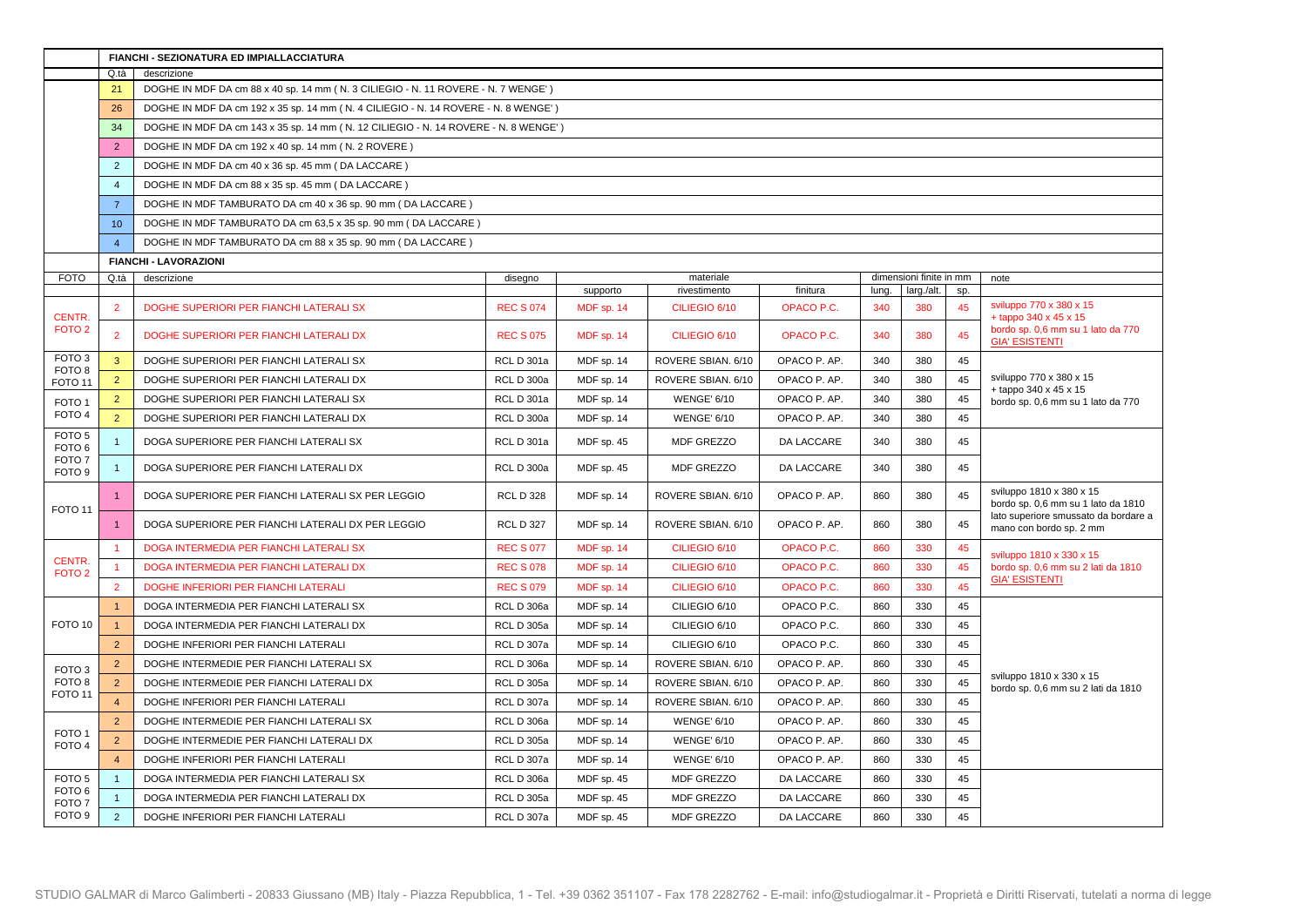| <b>CENTR.</b><br>FOTO <sub>2</sub>                                               |               | DOGHE SUPERIORI PER FIANCHI CENTRALI  | <b>REC S 076</b>  | MDF sp. 14          | CILIEGIO 6/10      | OPACO P.C.        | 340 | 380 | 90 | sviluppo 860 x 380 x 15<br>+ tappo 340 x 90 x 15<br>bordo sp. 0,6 mm su 1 lato da 860<br><b>GIA' ESISTENTI</b> |
|----------------------------------------------------------------------------------|---------------|---------------------------------------|-------------------|---------------------|--------------------|-------------------|-----|-----|----|----------------------------------------------------------------------------------------------------------------|
| FOTO <sub>2</sub>                                                                | $\mathcal{P}$ | DOGHE SUPERIORI PER FIANCHI CENTRALI  | <b>RCL D 308a</b> | MDF sp. 14          | CILIEGIO 6/10      | OPACO P.C.        | 340 | 380 | 90 |                                                                                                                |
| FOTO <sub>3</sub><br>FOTO <sub>8</sub>                                           |               | DOGHE SUPERIORI PER FIANCHI CENTRALI  | <b>RCL D 308a</b> | MDF sp. 14          | ROVERE SBIAN. 6/10 | OPACO P. AP.      | 340 | 380 | 90 | sviluppo 860 x 380 x 15<br>+ tappo 340 x 90 x 15<br>bordo sp. 0,6 mm su 1 lato da 860                          |
| FOTO <sub>1</sub><br>FOTO <sub>4</sub>                                           | $\mathcal{P}$ | DOGHE SUPERIORI PER FIANCHI CENTRALI  | <b>RCL D 308a</b> | MDF sp. 14          | <b>WENGE' 6/10</b> | OPACO P. AP.      | 340 | 380 | 90 |                                                                                                                |
| FOTO <sub>5</sub><br>FOTO <sub>6</sub><br>FOTO <sub>7</sub><br>FOTO <sub>9</sub> |               | DOGHE SUPERIORI PER FIANCHI CENTRALI  | <b>RCL D 308a</b> | MDF TAMB.<br>sp. 90 | MDF GREZZO         | <b>DA LACCARE</b> | 340 | 380 | 90 |                                                                                                                |
| <b>CENTR.</b>                                                                    | 3             | DOGHE INTERMEDIE PER FIANCHI CENTRALI | <b>REC S 080</b>  | MDF sp. 14          | CILIEGIO 6/10      | OPACO P.C.        | 615 | 330 | 90 | sviluppo 1410 x 330 x 15                                                                                       |
| FOTO <sub>2</sub>                                                                | 3             | DOGHE INFERIORI PER FIANCHI CENTRALI  | <b>REC S 081</b>  | MDF sp. 14          | CILIEGIO 6/10      | OPACO P.C.        | 615 | 330 | 90 | bordo sp. 0,6 mm su 2 lati da 1410<br><b>GIA' ESISTENTI</b>                                                    |
| FOTO <sub>2</sub>                                                                |               | DOGHE INTERMEDIE PER FIANCHI CENTRALI | <b>RCL D 309a</b> | MDF sp. 14          | CILIEGIO 6/10      | OPACO P.C.        | 615 | 330 | 90 |                                                                                                                |
| FOTO <sub>10</sub>                                                               | 6             | DOGHE INFERIORI PER FIANCHI CENTRALI  | <b>RCL D 310a</b> | MDF sp. 14          | CILIEGIO 6/10      | OPACO P.C.        | 615 | 330 | 90 |                                                                                                                |
| FOTO <sub>3</sub><br>FOTO <sub>8</sub>                                           |               | DOGHE INTERMEDIE PER FIANCHI CENTRALI | <b>RCL D 309a</b> | MDF sp. 14          | ROVERE SBIAN. 6/10 | OPACO P. AP.      | 615 | 330 | 90 | sviluppo 1410 x 330 x 15                                                                                       |
| FOTO <sub>11</sub>                                                               |               | DOGHE INFERIORI PER FIANCHI CENTRALI  | <b>RCL D 310a</b> | MDF sp. 14          | ROVERE SBIAN, 6/10 | OPACO P. AP.      | 615 | 330 | 90 | bordo sp. 0,6 mm su 2 lati da 1410                                                                             |
| FOTO <sub>1</sub>                                                                |               | DOGHE INTERMEDIE PER FIANCHI CENTRALI | <b>RCL D 309a</b> | MDF sp. 14          | <b>WENGE' 6/10</b> | OPACO P. AP.      | 615 | 330 | 90 |                                                                                                                |
| FOTO <sub>4</sub>                                                                | $\Delta$      | DOGHE INFERIORI PER FIANCHI CENTRALI  | <b>RCL D 310a</b> | MDF sp. 14          | <b>WENGE' 6/10</b> | OPACO P. AP.      | 615 | 330 | 90 |                                                                                                                |
| FOTO <sub>5</sub><br>FOTO <sub>6</sub>                                           |               | DOGHE INTERMEDIE PER FIANCHI CENTRALI | <b>RCL D 309a</b> | MDF TAMB.<br>sp. 90 | MDF GREZZO         | <b>DA LACCARE</b> | 615 | 330 | 90 |                                                                                                                |
| FOTO <sub>7</sub><br>FOTO <sub>9</sub>                                           | 5             | DOGHE INFERIORI PER FIANCHI CENTRALI  | <b>RCL D 310a</b> | MDF TAMB.<br>sp. 90 | MDF GREZZO         | <b>DA LACCARE</b> | 615 | 330 | 90 |                                                                                                                |
| FOTO <sub>8</sub>                                                                |               | DOGHE INTERMEDIE PER FIANCHI CENTRALI | RCL D 311a        | MDF sp. 14          | ROVERE SBIAN. 6/10 | OPACO P. AP.      | 860 | 330 | 90 | sviluppo 1900 x 330 x 15                                                                                       |
| FOTO <sub>11</sub>                                                               | $\mathbf{B}$  | DOGHE INFERIORI PER FIANCHI CENTRALI  | <b>RCL D 312a</b> | MDF sp. 14          | ROVERE SBIAN, 6/10 | OPACO P. AP.      | 860 | 330 | 90 | bordo sp. 0,6 mm su 2 lati da 1900                                                                             |
| FOTO 9                                                                           | $\mathcal{P}$ | DOGHE INTERMEDIE PER FIANCHI CENTRALI | RCL D 311a        | MDF TAMB.<br>sp. 90 | <b>MDF GREZZO</b>  | DA LACCARE        | 860 | 330 | 90 |                                                                                                                |
|                                                                                  | 2             | DOGHE INFERIORI PER FIANCHI CENTRALI  | <b>RCL D 312a</b> | MDF TAMB.<br>sp. 90 | <b>MDF GREZZO</b>  | <b>DA LACCARE</b> | 860 | 330 | 90 |                                                                                                                |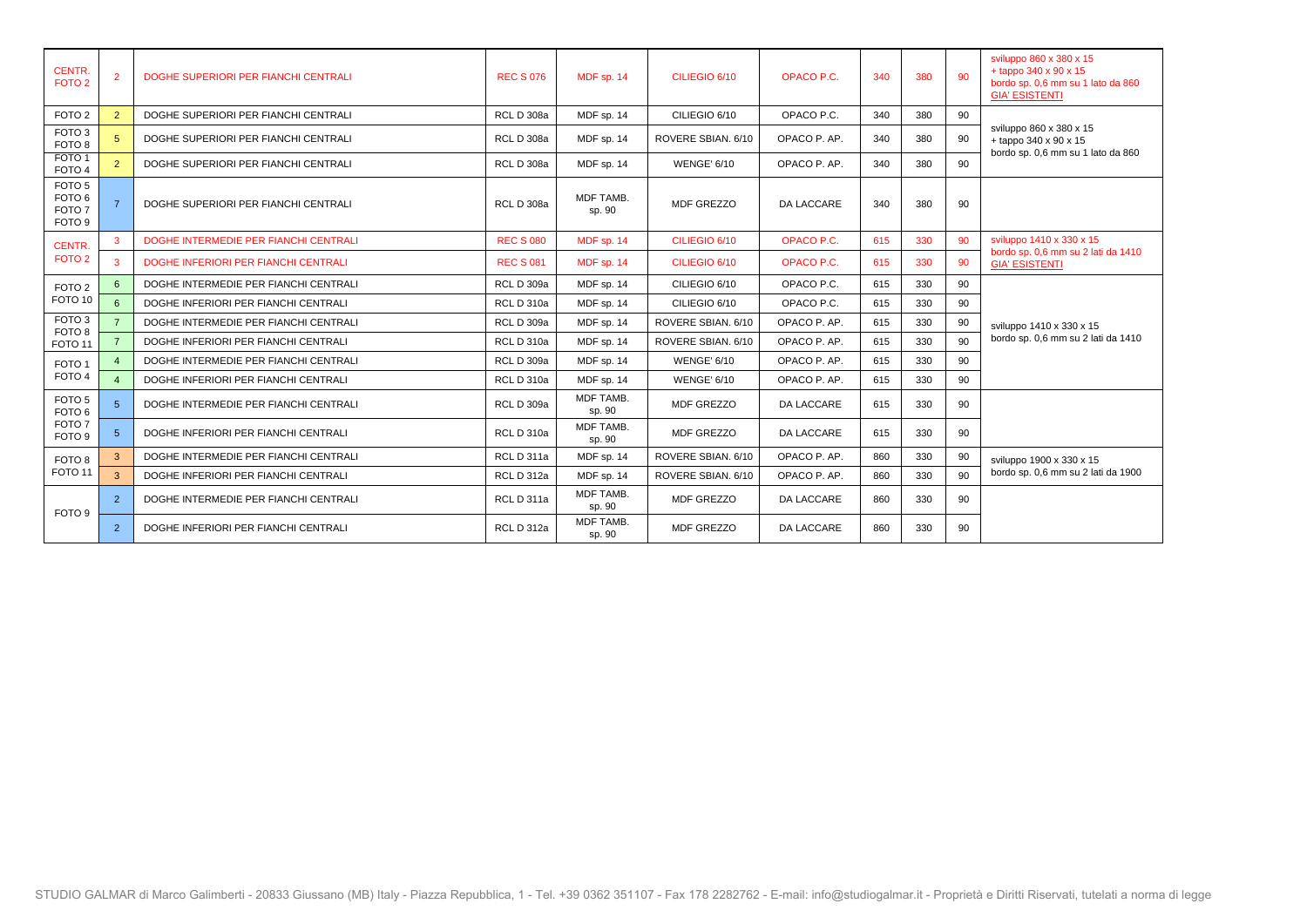|                               |                 | DISTANZIALI PER FIANCHI - LAVORAZIONI             |                  |                   |                        |                     |      |    |                 |                                                  |
|-------------------------------|-----------------|---------------------------------------------------|------------------|-------------------|------------------------|---------------------|------|----|-----------------|--------------------------------------------------|
| CENTR.                        | 6.              | <b>MONTANTI STRUTTURALI h 101</b>                 | <b>REC S 067</b> | MDF sp. 22        | ALLUMINIO 10/10        | <b>ANODIZZATO</b>   | 1008 | 35 | 24              | bordi sp. 1 mm in alluminio anod. sulle          |
| FOTO <sub>2</sub>             | $\overline{2}$  | <b>MONTANTI STRUTTURALI h 70</b>                  | <b>REC S 066</b> | MDF sp. 22        | <b>ALLUMINIO 10/10</b> | <b>ANODIZZATO</b>   | 698  | 35 | 24              | teste<br><b>GIA' ESISTENTI DA TEXTURIZZARE</b>   |
| <b>TUTTE</b><br>TRANNE        | 43              | <b>MONTANTI STRUTTURALI h 101</b>                 | <b>RCL D 325</b> | MDF sp. 22        | <b>MDF GREZZO</b>      | <b>TEXTURIZZATO</b> | 1010 | 31 | 22              |                                                  |
| CENTR.                        | 23              | MONTANTI STRUTTURALI h 70                         | <b>RCL D 326</b> | MDF sp. 22        | <b>MDF GREZZO</b>      | <b>TEXTURIZZATO</b> | 700  | 31 | 22              |                                                  |
|                               |                 | DISTANZIALI SUPERIORI PER FIANCHI LATERALI        | <b>REC S 082</b> | <b>MDF</b> sp. 10 |                        | <b>GREZZO</b>       | 850  | 35 | 10 <sup>1</sup> |                                                  |
|                               | $\overline{2}$  | DISTANZIALI INTERMEDI PER FIANCHI LATERALI        | <b>REC S 083</b> | MDF sp. 10        |                        | <b>GREZZO</b>       | 850  | 35 | 10              |                                                  |
| CENTR.                        | 2               | DISTANZIALI INFERIORI PER FIANCHI LATERALI        | <b>REC S 084</b> | MDF sp. 18        |                        | <b>GREZZO</b>       | 850  | 35 | 18              | bordi sp. 0,5 mm in alluminio anod. su<br>4 lati |
| FOTO <sub>2</sub>             |                 | <b>DISTANZIALI SUPERIORI PER FIANCHI CENTRALI</b> | <b>REC S 085</b> | MDF sp. 10        |                        | <b>GREZZO</b>       | 605  | 80 | 10              | <b>GIA' ESISTENTI</b>                            |
|                               | 3               | DISTANZIALI INTERMEDI PER FIANCHI CENTRALI        | <b>REC S 086</b> | MDF sp. 10        |                        | <b>GREZZO</b>       | 605  | 80 | 10              |                                                  |
|                               | 3               | DISTANZIALI INFERIORI PER FIANCHI CENTRALI        | <b>REC S 087</b> | MDF sp. 18        |                        | <b>GREZZO</b>       | 605  | 80 | 18              |                                                  |
|                               | 12              | DISTANZIALI SUPERIORI PER FIANCHI LATERALI        | <b>RCL D 316</b> | MDF sp. 10        | MDF GREZZO             | <b>TEXTURIZZATO</b> | 850  | 35 | 10              |                                                  |
|                               | 12              | DISTANZIALI INTERMEDI PER FIANCHI LATERALI        | <b>RCL D 317</b> | MDF sp. 10        | <b>MDF GREZZO</b>      | <b>TEXTURIZZATO</b> | 850  | 35 | 10              |                                                  |
| <b>TUTTE</b><br><b>TRANNE</b> | 12 <sup>2</sup> | DISTANZIALI INFERIORI PER FIANCHI LATERALI        | <b>RCL D 318</b> | MDF sp. 20        | MDF GREZZO             | TEXTURIZZATO        | 850  | 35 | 20              |                                                  |
| CENTR.                        | 23              | DISTANZIALI SUPERIORI PER FIANCHI CENTRALI        | <b>RCL D 319</b> | MDF sp. 10        | MDF GREZZO             | <b>TEXTURIZZATO</b> | 605  | 80 | 10              |                                                  |
|                               | 23              | DISTANZIALI INTERMEDI PER FIANCHI CENTRALI        | <b>RCL D 320</b> | MDF sp. 10        | <b>MDF GREZZO</b>      | <b>TEXTURIZZATO</b> | 605  | 80 | 10              |                                                  |
|                               | 23              | DISTANZIALI INFERIORI PER FIANCHI CENTRALI        | <b>RCL D 321</b> | MDF sp. 20        | MDF GREZZO             | <b>TEXTURIZZATO</b> | 605  | 80 | 20              |                                                  |
| FOTO <sub>8</sub>             | 5               | DISTANZIALI SUPERIORI PER FIANCHI CENTRALI        | <b>RCL D 322</b> | MDF sp. 10        | <b>MDF GREZZO</b>      | <b>TEXTURIZZATO</b> | 850  | 80 | 10              |                                                  |
| FOTO 9                        |                 | DISTANZIALI INTERMEDI PER FIANCHI CENTRALI        | <b>RCL D 323</b> | MDF sp. 10        | <b>MDF GREZZO</b>      | <b>TEXTURIZZATO</b> | 850  | 80 | 10              |                                                  |
| FOTO <sub>11</sub>            | 5               | DISTANZIALI INFERIORI PER FIANCHI CENTRALI        | <b>RCL D 324</b> | MDF sp. 20        | <b>MDF GREZZO</b>      | TEXTURIZZATO        | 850  | 80 | 20              |                                                  |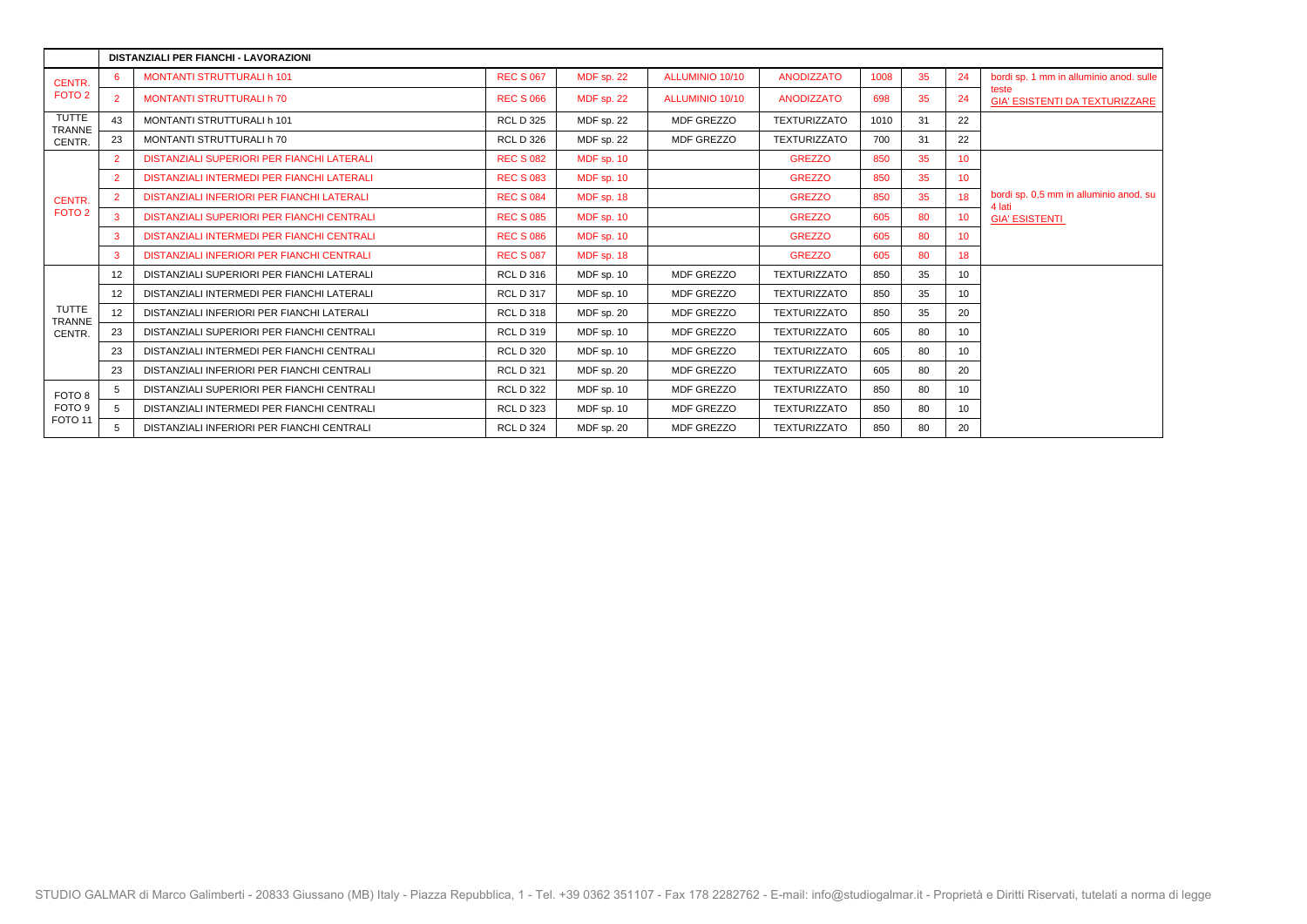| <b>METALLO</b>                                                          |                 |                                                                        |                   |                                        |                                          |                 |       |                         |                 |                       |
|-------------------------------------------------------------------------|-----------------|------------------------------------------------------------------------|-------------------|----------------------------------------|------------------------------------------|-----------------|-------|-------------------------|-----------------|-----------------------|
| <b>FOTO</b>                                                             | Q.tà            | descrizione                                                            | disegno           |                                        | materiale                                |                 |       | dimensioni finite in mm |                 | note                  |
|                                                                         |                 |                                                                        |                   | materiale                              | trattamento                              | finitura        | luna. | larg./alt.              | Sp.             |                       |
| <b>TUTTE</b>                                                            |                 | PIASTRE DI GIUNZIONE PIATTE                                            | <b>GSP D 057a</b> | <b>FERRO</b>                           | <b>VERNICIATURA</b><br><b>EPOSSIDICA</b> | <b>RAL 9006</b> | 280   | 45                      | 5               |                       |
| CENTR.                                                                  | 10 <sup>1</sup> | MONTANTI VERTICALI PER PANNELLI FRONTALI<br><b>SENZA SAETTA</b>        | <b>REC S 038a</b> | <b>LAMIERA FERRO</b><br>15/10 - 100/10 | <b>VERNICIATURA</b><br><b>EPOSSIDICA</b> | <b>RAL 9006</b> | 680   | 116                     | 54              | <b>GIA' ESISTENTI</b> |
| FOTO <sub>2</sub>                                                       |                 | MONTANTI VERTICALI PER PANNELLI FRONTALI<br><b>CON SAETTA</b>          | <b>REC S 035b</b> | <b>LAMIERA FERRO</b><br>15/10 - 100/10 | <b>VERNICIATURA</b><br><b>EPOSSIDICA</b> | <b>RAL 9006</b> | 680   | 116                     | 54              |                       |
| TUTTE<br><b>TRANNE</b><br>CENTR.                                        | 110             | MONTANTI VERTICALI PER PANNELLI FRONTALI<br><b>SENZA SAETTA</b>        | <b>RCM D 010</b>  | <b>LAMIERA FERRO</b><br>15/10 - 100/10 | <b>VERNICIATURA</b><br><b>EPOSSIDICA</b> | <b>RAL 9006</b> | 700   | 115                     | 54              |                       |
| FOTO 8<br>FOTO <sub>9</sub><br>FOTO <sub>10</sub><br>FOTO <sub>11</sub> | 12              | MONTANTI VERTICALI PER PANNELLI FRONTALI<br><b>CON SAETTA</b>          | <b>RCM D 011</b>  | <b>LAMIERA FERRO</b><br>15/10 - 100/10 | <b>VERNICIATURA</b><br><b>EPOSSIDICA</b> | <b>RAL 9006</b> | 700   | 115                     | 54              |                       |
| CENTR.                                                                  |                 | <b>MONTANTI A "Z"</b><br><b>PER PANNELLI FRONTALI CONVESSI</b>         | <b>REC S 062</b>  | <b>LAMIERA FERRO</b><br>15/10          | <b>VERNICIATURA</b><br><b>EPOSSIDICA</b> | <b>RAL 9006</b> | 650   | 48.5                    | 12 <sup>°</sup> | <b>GIA' ESISTENTI</b> |
| FOTO <sub>2</sub>                                                       |                 | <b>MONTANTI A "Z"</b><br>PER PANNELLI FRONTALI CONCAVI                 | <b>REC S 063</b>  | <b>LAMIERA FERRO</b><br>15/10          | <b>VERNICIATURA</b><br><b>EPOSSIDICA</b> | <b>RAL 9006</b> | 650   | 48,5                    | 14              |                       |
| <b>TUTTE</b><br><b>TRANNE</b><br>FOTO <sub>10</sub><br>E CENTR.         | 78              | <b>MONTANTI A "Z"</b><br>PER PANNELLI FRONTALI CONVESSI E LINEARI      | <b>RCM D 014</b>  | <b>LAMIERA FERRO</b><br>15/10          | <b>VERNICIATURA</b><br><b>EPOSSIDICA</b> | <b>RAL 9006</b> | 700   | 44.5                    | 17              |                       |
| FOTO 7<br>FOTO 9<br>FOTO 10                                             | 16              | <b>MONTANTI A "Z"</b><br>PER PANNELLI FRONTALI CONCAVI                 | <b>RCM D 015</b>  | <b>LAMIERA FERRO</b><br>15/10          | <b>VERNICIATURA</b><br><b>EPOSSIDICA</b> | <b>RAL 9006</b> | 700   | 44.5                    | 17              |                       |
| <b>CENTR.</b><br>FOTO <sub>2</sub>                                      |                 | <b>MONTANTI LATERALI A "L"</b>                                         | <b>REC S 061</b>  | <b>LAMIERA FERRO</b><br>15/10          | <b>VERNICIATURA</b><br><b>EPOSSIDICA</b> | <b>RAL 9006</b> | 680   | 20                      | 20              | <b>GIA' ESISTENTI</b> |
| <b>TUTTE</b><br><b>TRANNE</b>                                           |                 | MONTANTI LATERALI A "L" DX                                             | <b>RCM D 013</b>  | <b>LAMIERA FERRO</b><br>15/10          | <b>VERNICIATURA</b><br><b>EPOSSIDICA</b> | <b>RAL 9006</b> | 631,5 | 21.5                    | 38              |                       |
| CENTR.                                                                  | 9               | MONTANTI LATERALI A "L" SX                                             | <b>RCM D 012</b>  | <b>LAMIERA FERRO</b><br>15/10          | <b>VERNICIATURA</b><br><b>EPOSSIDICA</b> | <b>RAL 9006</b> | 631,5 | 21,5                    | 38              |                       |
| <b>TUTTE</b>                                                            |                 | <b>SCATOLE ELETTRIFICATE</b>                                           | <b>REC S 048</b>  | <b>LAMIERA FERRO</b><br>15/10          | <b>VERNICIATURA</b><br><b>EPOSSIDICA</b> | <b>RAL 9006</b> | 400   | 142                     | 61,5            | <b>GIA' ESISTENTI</b> |
| CENTR.<br>FOTO <sub>2</sub>                                             | 64              | PIASTRINE PER FISSAGGIO DEI PENNELLI<br>PER INTERCAPEDINE DI CABLAGGIO | <b>REC S 060</b>  | <b>LAMIERA FERRO</b><br>15/10          | <b>VERNICIATURA</b><br><b>EPOSSIDICA</b> | <b>RAL 9006</b> | 400   | 142                     | 61,5            |                       |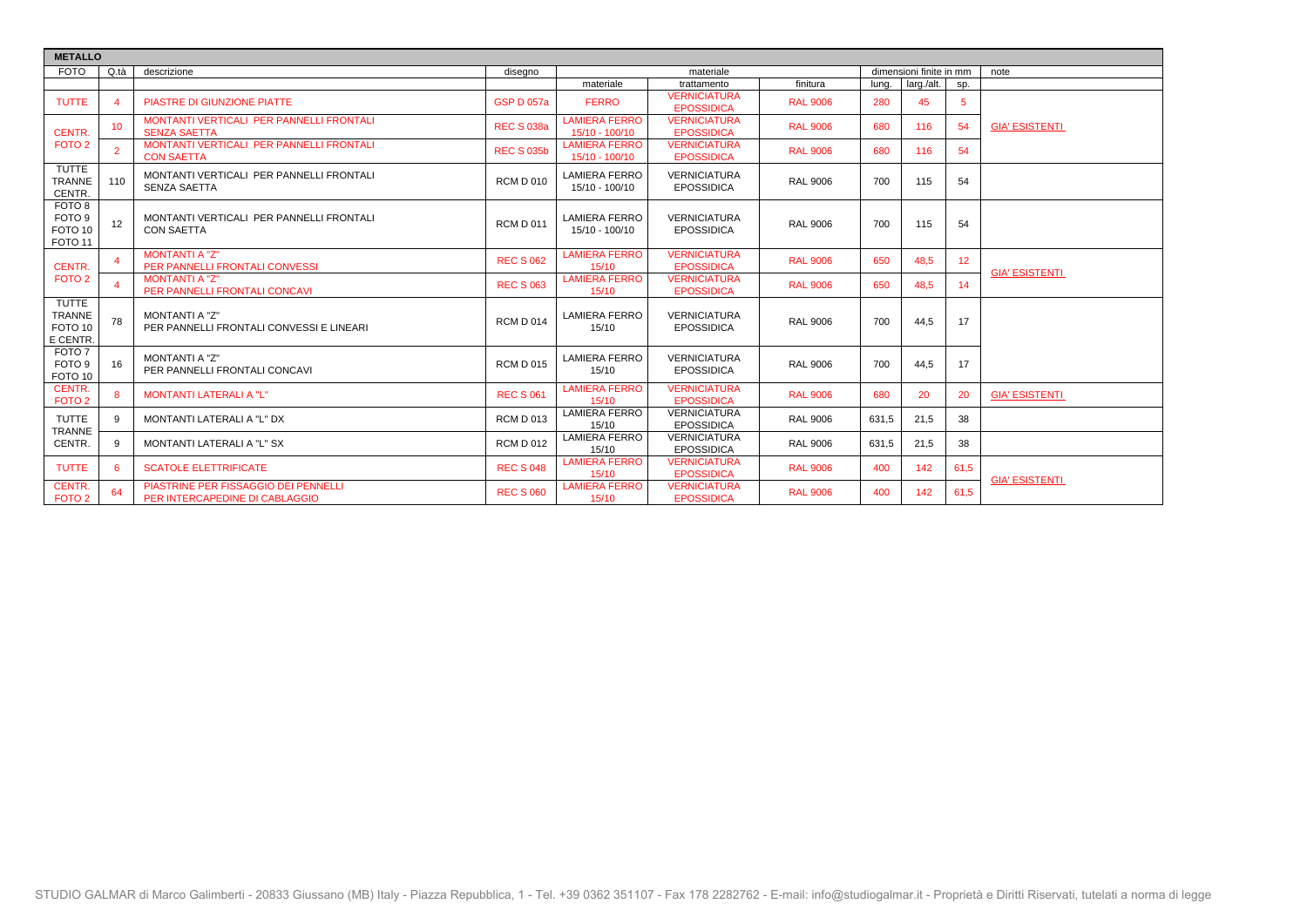| CENTR.                                                                            |                  | PANNELLI PER INTERCAPEDINE CENTRALI PER PIANI CONVESSI                              | <b>REC S 055a</b>                    | <b>LAMIERA</b><br><b>ALLUMINIO 15/10</b> | <b>ANODIZZATO</b> | <b>NATURALE</b> | 507 | 620 | 3,5 | da ricavare da fogli di lamiera già<br>anodizzata |
|-----------------------------------------------------------------------------------|------------------|-------------------------------------------------------------------------------------|--------------------------------------|------------------------------------------|-------------------|-----------------|-----|-----|-----|---------------------------------------------------|
| FOTO <sub>2</sub>                                                                 | $\Delta$         | PANNELLI PER INTERCAPEDINE CENTRALI PER PIANI CONCAVI                               | <b>REC S 055a</b>                    | <b>LAMIERA</b><br>ALLUMINIO 15/10        | <b>ANODIZZATO</b> | <b>NATURALE</b> | 507 | 620 | 3,5 | <b>GIA' ESISTENTI</b>                             |
| FOTO <sub>1</sub><br>FOTO <sub>2</sub><br>FOTO <sub>3</sub>                       | 10               | PANNELLI PER INTERCAPEDINE CENTRALI<br>PER PIANI CONVESSI r. 211 E r. 140           | <b>RCM D 032</b>                     | LAMIERA<br>ALLUMINIO 15/10               | ANODIZZATO        | NATURALE        | 507 | 617 | 3,5 |                                                   |
| FOTO <sub>4</sub><br>FOTO <sub>5</sub><br>FOTO <sub>6</sub>                       |                  | PANNELLI PER INTERCAPEDINE CENTRALI<br>PER PIANI CONVESSI r. 84                     | <b>RCM D 037</b>                     | LAMIERA<br>ALLUMINIO 15/11               | ANODIZZATO        | <b>NATURALE</b> | 507 | 617 | 3,5 |                                                   |
| FOTO <sub>7</sub><br>FOTO <sub>9</sub>                                            | 10               | PANNELLI PER INTERCAPEDINE CENTRALI<br>PER PIANI CONCAVI r. 211 E r. 140            | <b>RCM D 039</b>                     | LAMIERA<br>ALLUMINIO 15/10               | ANODIZZATO        | NATURALE        | 507 | 617 | 3,5 | da ricavare da fogli di lamiera già<br>anodizzata |
| FOTO <sub>10</sub>                                                                | $\overline{2}$   | PANNELLI PER INTERCAPEDINE CENTRALI<br>PER PIANI CONCAVI r. 84                      | <b>RCM D 043</b>                     | LAMIERA<br>ALLUMINIO 15/11               | ANODIZZATO        | NATURALE        | 507 | 617 | 3,5 |                                                   |
| FOTO <sub>7</sub><br>FOTO <sub>8</sub><br>FOTO <sub>9</sub><br>FOTO <sub>11</sub> | 10               | PANNELLI PER INTERCAPEDINE CENTRALI<br>PER PIANI RETTANGOLARI cm 218, 190, 140, 110 | <b>RCM D 045</b><br><b>RCM D 049</b> | LAMIERA<br>ALLUMINIO 15/10               | ANODIZZATO        | <b>NATURALE</b> | 507 | 617 | 3,5 |                                                   |
| FOTO <sub>11</sub>                                                                | $\mathbf{1}$     | PANNELLI PER INTERCAPEDINE CENTRALI<br>PER PIANI RETT. cm 80                        | <b>RCM D 049</b>                     | LAMIERA<br>ALLUMINIO 15/10               | ANODIZZATO        | <b>NATURALE</b> | 705 | 617 | 3,5 |                                                   |
| CENTR.                                                                            |                  | PANNELLI PER INTERCAPEDINE LATERALI<br>PER PIANI AD ARCO CONVESSI r. 211 ang. 60°   |                                      | <b>LAMIERA</b><br>ALLUMINIO 15/10        | <b>ANODIZZATO</b> | <b>NATURALE</b> | 469 | 620 | 3,5 | da ricavare da fogli di lamiera già               |
| FOTO <sub>2</sub>                                                                 | $\boldsymbol{4}$ | PANNELLI PER INTERCAPEDINE LATERALI<br>PER PIANI AD ARCO CONCAVI r. 211 ang. 60°    |                                      | <b>LAMIERA</b><br><b>ALLUMINIO 15/10</b> | <b>ANODIZZATO</b> | <b>NATURALE</b> | 576 | 620 | 3.5 | anodizzata<br><b>GIA' ESISTENTI</b>               |
| FOTO 4<br>FOTO <sub>6</sub>                                                       | 10               | PANNELLI PER INTERCAPEDINE LATERALI<br>PER PIANI AD ARCO CONVESSI r. 211 ang. 60°   | <b>RCM D 033</b>                     | LAMIERA<br>ALLUMINIO 15/10               | ANODIZZATO        | <b>NATURALE</b> | 466 | 617 | 3,5 |                                                   |
| FOTO <sub>7</sub><br>FOTO 8                                                       | 6                | PANNELLI PER INTERCAPEDINE LATERALI PER PIANI ANGOLARI 90°                          | <b>RCM D 051</b>                     | LAMIERA<br>ALLUMINIO 15/10               | ANODIZZATO        | <b>NATURALE</b> | 466 | 617 | 3,5 |                                                   |
| FOTO <sub>1</sub><br>FOTO <sub>5</sub>                                            | 8                | PANNELLI PER INTERCAPEDINE LATERALI<br>PER PIANI AD ARCO CONVESSI r. 211 ang. 45°   | <b>RCM D 034</b>                     | LAMIERA<br>ALLUMINIO 15/10               | ANODIZZATO        | <b>NATURALE</b> | 204 | 617 | 3,5 |                                                   |
| FOTO <sub>7</sub><br>FOTO <sub>10</sub>                                           | 10               | PANNELLI PER INTERCAPEDINE LATERALI<br>PER PIANI AD ARCO CONCAVI r. 211 ang. 45°    | <b>RCM D 041</b>                     | LAMIERA<br>ALLUMINIO 15/10               | ANODIZZATO        | <b>NATURALE</b> | 289 | 617 | 3,5 |                                                   |
| FOTO <sub>2</sub><br>FOTO <sub>3</sub><br>FOTO <sub>4</sub>                       | 4                | PANNELLI PER INTERCAPEDINE LATERALI<br>PER PIANI AD ARCO CONVESSI r. 140 ang. 90°   | <b>RCM D 035</b>                     | LAMIERA<br>ALLUMINIO 15/10               | ANODIZZATO        | <b>NATURALE</b> | 430 | 617 | 3,5 |                                                   |
| FOTO <sub>3</sub>                                                                 | $\overline{4}$   | PANNELLI PER INTERCAPEDINE LATERALI<br>PER PIANI AD ARCO CONVESSI r. 140 ang. 60°   | <b>RCM D 036</b>                     | LAMIERA<br>ALLUMINIO 15/10               | ANODIZZATO        | NATURALE        | 355 | 617 | 3,5 | da ricavare da fogli di lamiera già<br>anodizzata |
|                                                                                   | 2                | PANNELLI PER INTERCAPEDINE LATERALI<br>PER PIANI AD ARCO CONVESSI r. 84 ang. 90°    | <b>RCM D 038</b>                     | LAMIERA<br>ALLUMINIO 15/10               | ANODIZZATO        | NATURALE        | 256 | 617 | 3,5 |                                                   |
| FOTO <sub>9</sub>                                                                 | $\overline{2}$   | PANNELLI PER INTERCAPEDINE LATERALI<br>PER PIANI AD ARCO CONCAVI r. 84 ang. 90°     | <b>RCM D 044</b>                     | LAMIERA<br>ALLUMINIO 15/10               | ANODIZZATO        | <b>NATURALE</b> | 160 | 617 | 3,5 |                                                   |
|                                                                                   | $\overline{4}$   | PANNELLI PER INTERCAPEDINE LATERALI PER PIANI RETT, cm 190                          | <b>RCM D 046</b>                     | <b>LAMIERA</b><br>ALLUMINIO 15/10        | ANODIZZATO        | <b>NATURALE</b> | 367 | 617 | 3,5 |                                                   |
| FOTO <sub>8</sub>                                                                 | 12               | PANNELLI PER INTERCAPEDINE LATERALI PER PIANI RETT. cm 140                          | <b>RCM D 047</b>                     | <b>LAMIERA</b><br>ALLUMINIO 15/10        | ANODIZZATO        | <b>NATURALE</b> | 380 | 617 | 3,5 |                                                   |
| FOTO <sub>7</sub>                                                                 | 4                | PANNELLI PER INTERCAPEDINE LATERALI PER PIANI RETT. cm 110                          | <b>RCM D 048</b>                     | LAMIERA<br>ALLUMINIO 15/10               | ANODIZZATO        | NATURALE        | 230 | 617 | 3,5 |                                                   |
|                                                                                   | 2                | PANNELLI PER INTERCAPEDINE PER PIANI ANGOLARI 270°                                  | <b>RCM D 053</b>                     | LAMIERA<br>ALLUMINIO 15/10               | ANODIZZATO        | <b>NATURALE</b> | 580 | 617 | 3,5 |                                                   |
| FOTO 8                                                                            | -1               | PANNELLI PER INTERCAPEDINE PIEGATO AD ELLE<br>PER PIANI ANGOLARI 270°               | <b>RCM D 052</b>                     | LAMIERA<br>ALLUMINIO 15/10               | ANODIZZATO        | NATURALE        | 290 | 617 | 3,5 |                                                   |
| FOTO 7<br>FOTO 8                                                                  | 3                | PANNELLI PER INTERCAPEDINE CENTRALI PER PIANI ANGOLARI 90°                          | <b>RCM D 050</b>                     | LAMIERA<br>ALLUMINIO 15/10               | ANODIZZATO        | NATURALE        | 103 | 617 | 3,5 |                                                   |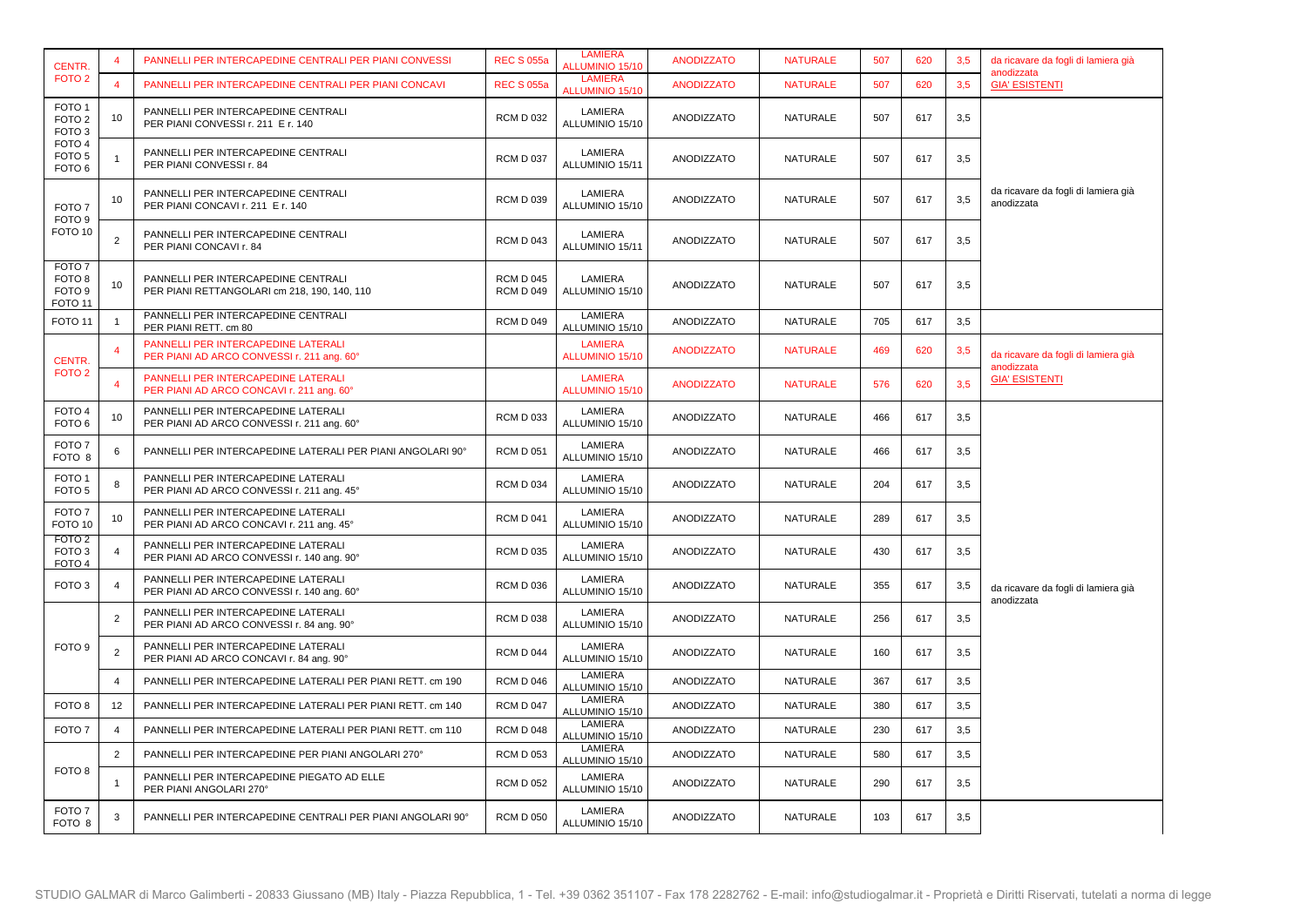| <b>CENTR.</b>                                                                                                   |                 | PROFILI AD "H" PER PANNELLI FRONTALI CONV. r. 211 ang. 60°  | <b>REC S 065</b>                     | <b>ALLUMINIO</b>              | <b>GREZZO</b>    | <b>NATURALE</b>     | 2086 | 25   | 12              | da ricavare dal profilo cod. 294 La<br><b>Milano</b>                             |
|-----------------------------------------------------------------------------------------------------------------|-----------------|-------------------------------------------------------------|--------------------------------------|-------------------------------|------------------|---------------------|------|------|-----------------|----------------------------------------------------------------------------------|
| FOTO <sub>2</sub>                                                                                               | 6               | PROFILI AD "H" PER PANNELLI FRONTALI CONC. r. 211 ang. 60°  | <b>REC S 064</b>                     | <b>ALLUMINIO</b>              | <b>GREZZO</b>    | <b>NATURALE</b>     | 2055 | 25   | 12              | da calandrare (r. 2110 sul lato forato)<br><b>GIA' ESISTENTI DA TEXTURIZZARE</b> |
| FOTO <sub>6</sub><br>FOTO <sub>4</sub>                                                                          | 18              | PROFILI A "T" PER PANNELLI FRONTALI CONV. r. 211 ang. 60°   | <b>RCM D 016</b>                     | <b>ALLUMINIO</b>              | <b>GREZZO</b>    | <b>TEXTURIZZATO</b> | 1997 | 30   | 12              |                                                                                  |
| FOTO <sub>5</sub>                                                                                               | 18              | PROFILI A "T" PER PANNELLI FRONTALI CONV. r. 211 ang. 45°   | <b>RCM D 018</b>                     | <b>ALLUMINIO</b>              | GREZZO           | <b>TEXTURIZZATO</b> | 1492 | 30   | 12              |                                                                                  |
| FOTO <sub>10</sub><br>FOTO 7                                                                                    | 21              | PROFILI A "T" PER PANNELLI FRONTALI CONC. r. 211 ang. 45°   | <b>RCM D 019</b>                     | <b>ALLUMINIO</b>              | <b>GREZZO</b>    | <b>TEXTURIZZATO</b> | 1484 | 30   | 12              | da ricavare dal profilo<br>DISEGNO RCM D 005a                                    |
| FOTO <sub>4</sub><br>FOTO <sub>3</sub><br>FOTO <sub>2</sub>                                                     | 15              | PROFILI A "T" PER PANNELLI FRONTALI CONV. r. 140 ang. 90°   | <b>RCM D 020</b>                     | <b>ALLUMINIO</b>              | <b>GREZZO</b>    | <b>TEXTURIZZATO</b> | 1893 | 30   | 12              | da forare e calandrare<br>TOTALE m/lin 190                                       |
| FOTO <sub>3</sub>                                                                                               | 6               | PROFILI A "T" PER PANNELLI FRONTALI CONV. r. 140 ang. 60°   | <b>RCM D 021</b>                     | <b>ALLUMINIO</b>              | <b>GREZZO</b>    | <b>TEXTURIZZATO</b> | 1287 | 30   | 12              | (41 barre da 4,6 m)                                                              |
|                                                                                                                 | 3               | PROFILI A "T" PER PANNELLI FRONTALI CONV. r. 84 ang. 90°    | <b>RCM D 023</b>                     | <b>ALLUMINIO</b>              | <b>GREZZO</b>    | TEXTURIZZATO        | 1099 | 30   | 12              |                                                                                  |
| FOTO <sub>9</sub>                                                                                               | 3               | PROFILI A "T" PER PANNELLI FRONTALI CONC. r. 84 ang. 90°    | <b>RCM D 024</b>                     | <b>ALLUMINIO</b>              | <b>GREZZO</b>    | <b>TEXTURIZZATO</b> | 1085 | 30   | 12              |                                                                                  |
| FOTO <sub>11</sub>                                                                                              | 6               | PROFILI A "T" PER PANNELLI FRONTALI LINEARI DA cm 218       | <b>RCM D 025</b>                     | <b>ALLUMINIO</b>              | <b>GREZZO</b>    | <b>TEXTURIZZATO</b> | 2038 | 30   | 12              |                                                                                  |
| FOTO 9                                                                                                          | 6               | PROFILI A "T" PER PANNELLI FRONTALI LINEARI DA cm 190       | <b>RCM D 026</b>                     | <b>ALLUMINIO</b>              | <b>GREZZO</b>    | <b>TEXTURIZZATO</b> | 1758 | 30   | 12              | da ricavare dal profilo                                                          |
| FOTO <sub>8</sub>                                                                                               | 18              | PROFILI A "T" PER PANNELLI FRONTALI LINEARI DA cm 140       | <b>RCM D 027</b>                     | <b>ALLUMINIO</b>              | <b>GREZZO</b>    | <b>TEXTURIZZATO</b> | 1258 | 30   | 12              | DISEGNO RCM D 007a<br>da forare                                                  |
| FOTO <sub>7</sub><br>FOTO 9                                                                                     | 9               | PROFILI A "T" PER PANNELLI FRONTALI LINEARI DA cm 110       | <b>RCM D 028</b>                     | <b>ALLUMINIO</b>              | GREZZO           | TEXTURIZZATO        | 958  | 30   | 12              | TOTALE m/lin 70                                                                  |
| FOTO <sub>5</sub>                                                                                               | 3               | PROFILI A "T" PER PANNELLI FRONTALI LINEARI DA cm 80        | <b>RCM D 029</b>                     | <b>ALLUMINIO</b>              | <b>GREZZO</b>    | <b>TEXTURIZZATO</b> | 658  | 30   | 12              | (15 barre da 4,6 m)                                                              |
| FOTO <sub>7</sub><br>FOTO <sub>8</sub>                                                                          | 12              | PROFILI A "T" PER PANNELLI FRONTALI ANGOLARI 90°            | <b>RCM D 030</b>                     | <b>ALLUMINIO</b>              | GREZZO           | TEXTURIZZATO        | 630  | 30   | 12              |                                                                                  |
| FOTO <sub>8</sub>                                                                                               | 3               | PROFILI A "T" PER PANNELLI FRONTALI ANGOLARI 270°           | <b>RCM D 031</b>                     | <b>ALLUMINIO</b>              | GREZZO           | <b>TEXTURIZZATO</b> | 620  | 30   | 12              |                                                                                  |
| <b>CENTR</b>                                                                                                    | 4               | SPORTELLI PER VANI ELETTRIFICATI PER PIANI CONVESSI         | <b>REC S 051</b><br><b>REC S 052</b> | ALLUMINIO 50/10               | <b>GREZZO</b>    | <b>NATURALE</b>     | 300  | 138  | $5\phantom{1}$  |                                                                                  |
| FOTO <sub>2</sub>                                                                                               | $\overline{2}$  | SPORTELLI PER VANI ELETTRIFICATI PER PIANI CONCAVI          | <b>REC S 053</b><br><b>REC S 054</b> | ALLUMINIO 50/10               | <b>GREZZO</b>    | <b>NATURALE</b>     | 300  | 138  | $5\overline{5}$ | <b>GIA' ESISTENTI DA TEXTURIZZARE</b>                                            |
| FOTO <sub>1</sub><br>FOTO <sub>2</sub><br>FOTO <sub>3</sub><br>FOTO <sub>4</sub><br>FOTO <sub>5</sub><br>FOTO 6 | 26              | SPORTELLI PER VANI ELETTRIFICATI PER PIANI CONVESSI         | <b>RCM D 055</b>                     | ALLUMINIO 40/10               | <b>GREZZO</b>    | <b>TEXTURIZZATO</b> | 304  | 139  | $\overline{4}$  |                                                                                  |
| FOTO <sub>7</sub>                                                                                               | 4               | SPORTELLI PER PER VANI ELETTRIFICATI PER PIANI CONCAVI      | <b>RCM D 056</b>                     | ALLUMINIO 40/10               | <b>GREZZO</b>    | <b>TEXTURIZZATO</b> | 304  | 138  | $\overline{4}$  |                                                                                  |
| FOTO <sub>7</sub><br>FOTO 8<br>FOTO <sub>9</sub>                                                                | 11              | SPORTELLI PER PER VANI ELETTRIFICATI PER PIANI RETTANGOALRI | <b>RCM D 057</b>                     | ALLUMINIO 40/10               | <b>GREZZO</b>    | <b>TEXTURIZZATO</b> | 300  | 134  | 4               |                                                                                  |
| <b>CENTR.</b><br>FOTO <sub>2</sub>                                                                              | 6               | PASSACAVI LATERALI A "L"                                    | <b>REC S 059</b>                     | ALLUMINIO 30/10               | <b>GREZZO</b>    | <b>NATURALE</b>     | 160  | 25   | 25              | <b>GIA' ESISTENTI DA TEXTURIZZARE</b>                                            |
| <b>TUTTE</b><br>TRANNE<br>CENTR.                                                                                | 14              | PASSACAVI LATERALI A "L"                                    | <b>RCM D 008</b>                     | ALLUMINIO 40/10               | <b>GREZZO</b>    | <b>TEXTURIZZATO</b> | 158  | 20   | 20              |                                                                                  |
| <b>TUTTE</b><br><b>TRANNE</b>                                                                                   | 82              | PROFILO A "F" PER PASSACAVI CENTRALE                        | <b>RCM D 063</b>                     | <b>ALLUMINIO</b>              | ANODIZZATO       | <b>NERO</b>         | 129  | 24,8 | 1,5             |                                                                                  |
| CENTR.                                                                                                          | 28              | PROFILO A "F" PER PASSACAVI LATERALE                        | <b>RCM D 061</b>                     | <b>ALLUMINIO</b>              | ANODIZZATO       | <b>NERO</b>         | 160  | 24,8 | 1,5             |                                                                                  |
|                                                                                                                 | 12              | REGGIMENSOLA LATERALI                                       | <b>REC S 036</b>                     | <b>ALLUMINIO</b><br>Ø25 / Ø20 | <b>NICHELATO</b> | <b>SATINATO</b>     | 73   | 47,5 | 25              | <b>GIA' ESISTENTI</b>                                                            |
| <b>TUTTE</b>                                                                                                    | 16              | REGGIMENSOLA LATERALI                                       | <b>RCM D 001</b>                     | <b>ALLUMINIO</b><br>Ø25 / Ø20 | <b>NICHELATO</b> | <b>SATINATO</b>     | 73   | 47,5 | 25              |                                                                                  |
|                                                                                                                 | 12 <sup>°</sup> | <b>REGGIMENSOLA CENTRALI</b>                                | <b>REC S 037</b>                     | <b>ALLUMINIO Ø25</b>          | <b>NICHELATO</b> | <b>SATINATO</b>     | 83   | 25   | 25              | <b>GIA' ESISTENTI</b>                                                            |
|                                                                                                                 | 6               | REGGIMENSOLA CENTRALI                                       | <b>RCM D 002</b>                     | ALLUMINIO Ø25                 | <b>NICHELATO</b> | <b>SATINATO</b>     | 82   | 25   | 25              |                                                                                  |
| FOTO <sub>3</sub>                                                                                               | 8               | TAPPI PER FORI REGGIMENSOLA                                 | <b>RCM D 003</b>                     | ALLUMINIO Ø25                 | <b>NICHELATO</b> | <b>SATINATO</b>     | 24   | 25   | 25              |                                                                                  |